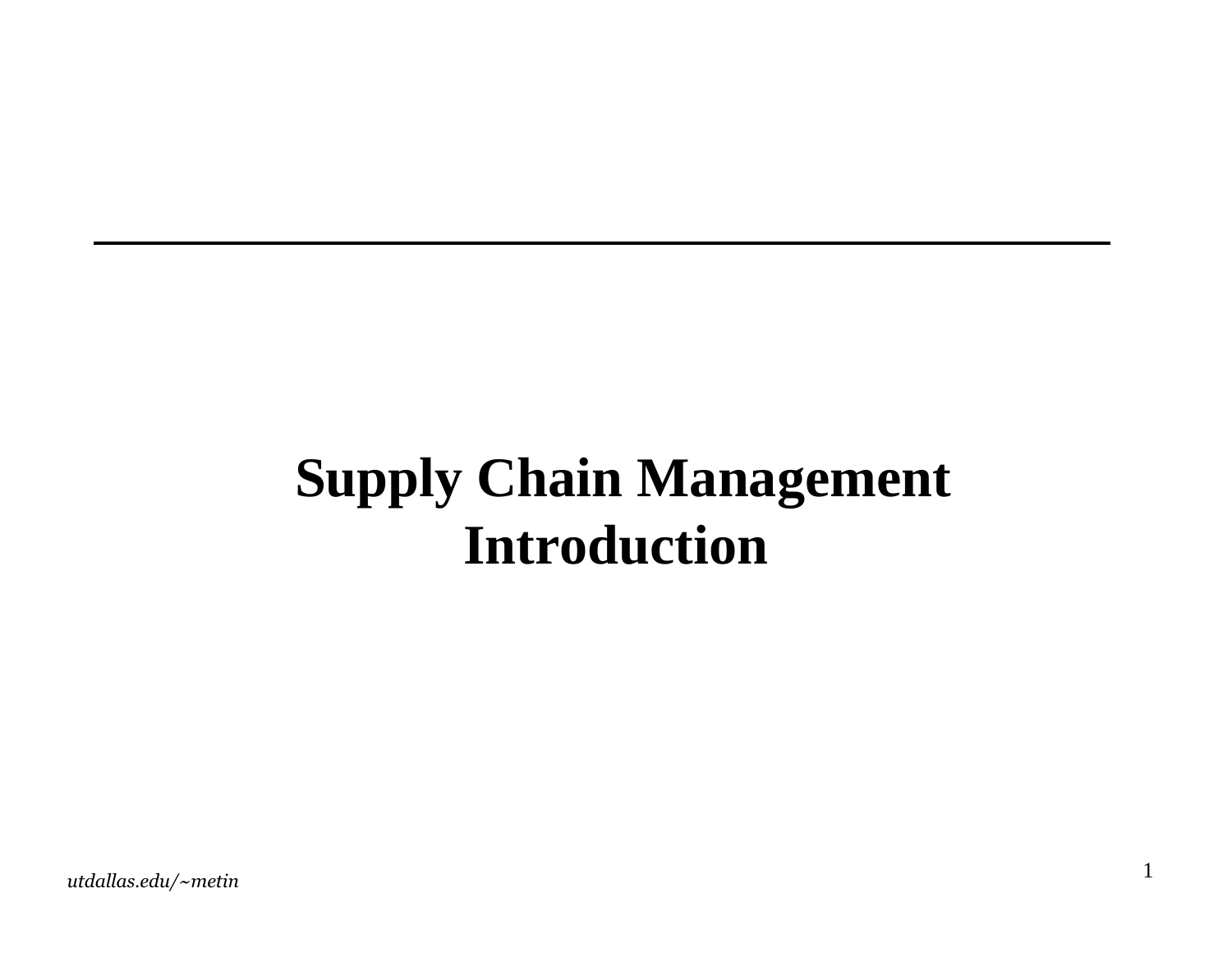### **Outline**

- **What is supply chain management?**
- **Seven Eleven Japan**
- **A supply chain strategy framework**
- **Components of <sup>a</sup> SCM**
- **Major obstacles and common problems**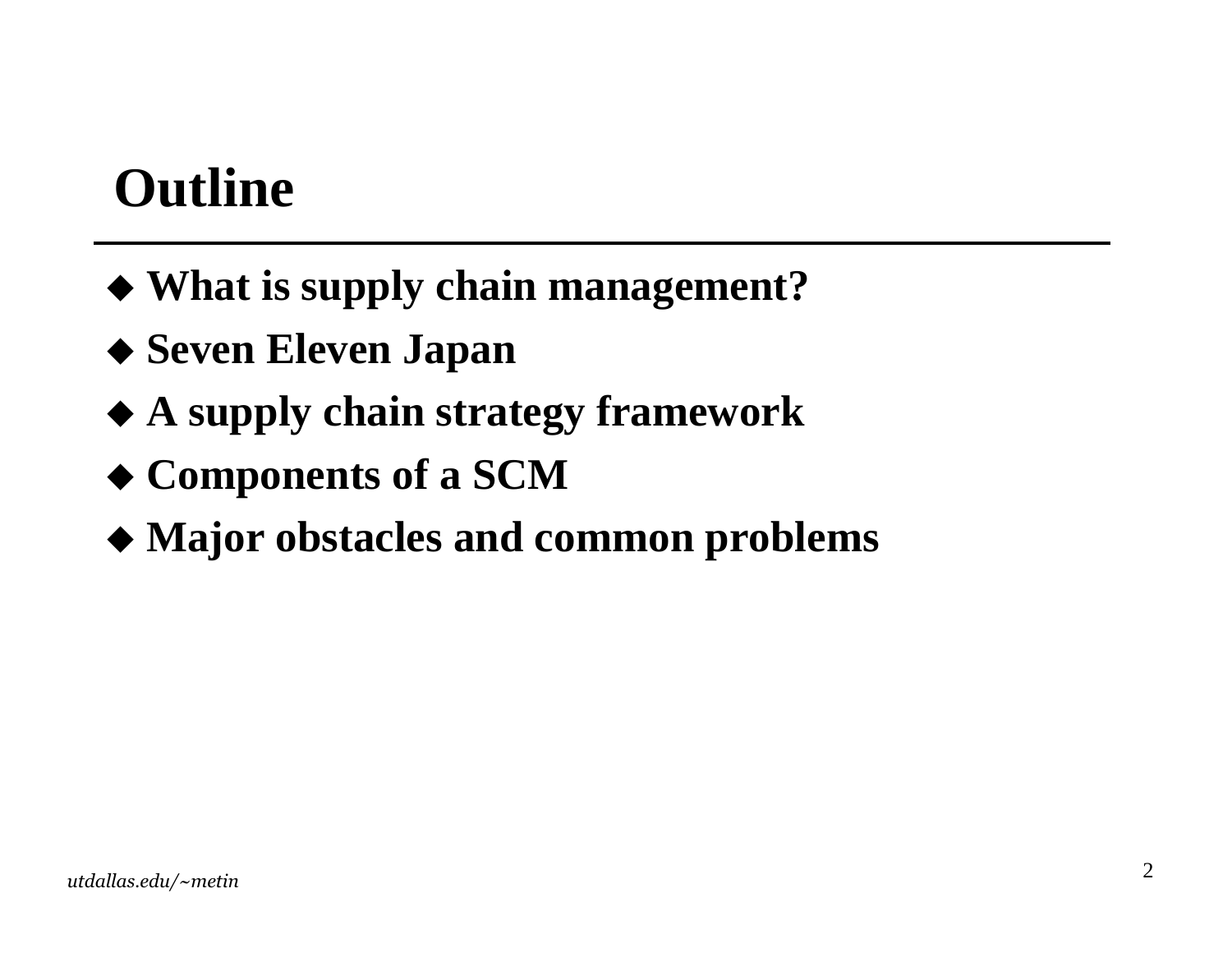## **Traditional View:Supply Chains in the Economy (1990, 1996)**

- ♦ **Freight Transportation \$352, \$455 B**
	- **Transportation manager in charge**
	- **Transportation software**
- ♦ **Inventory Expense \$221, \$311 B**
	- **Inventory manager in charge**
	- –**Inventory software**
- ♦ **Administrative Expense \$27, \$31 B**
- 



 $\curvearrowright$   $\rho$ 

♦ **Logistics related activity 11%, 10.5% of GNP**

#### **\$898 B spent domestically for SC activities in 1998**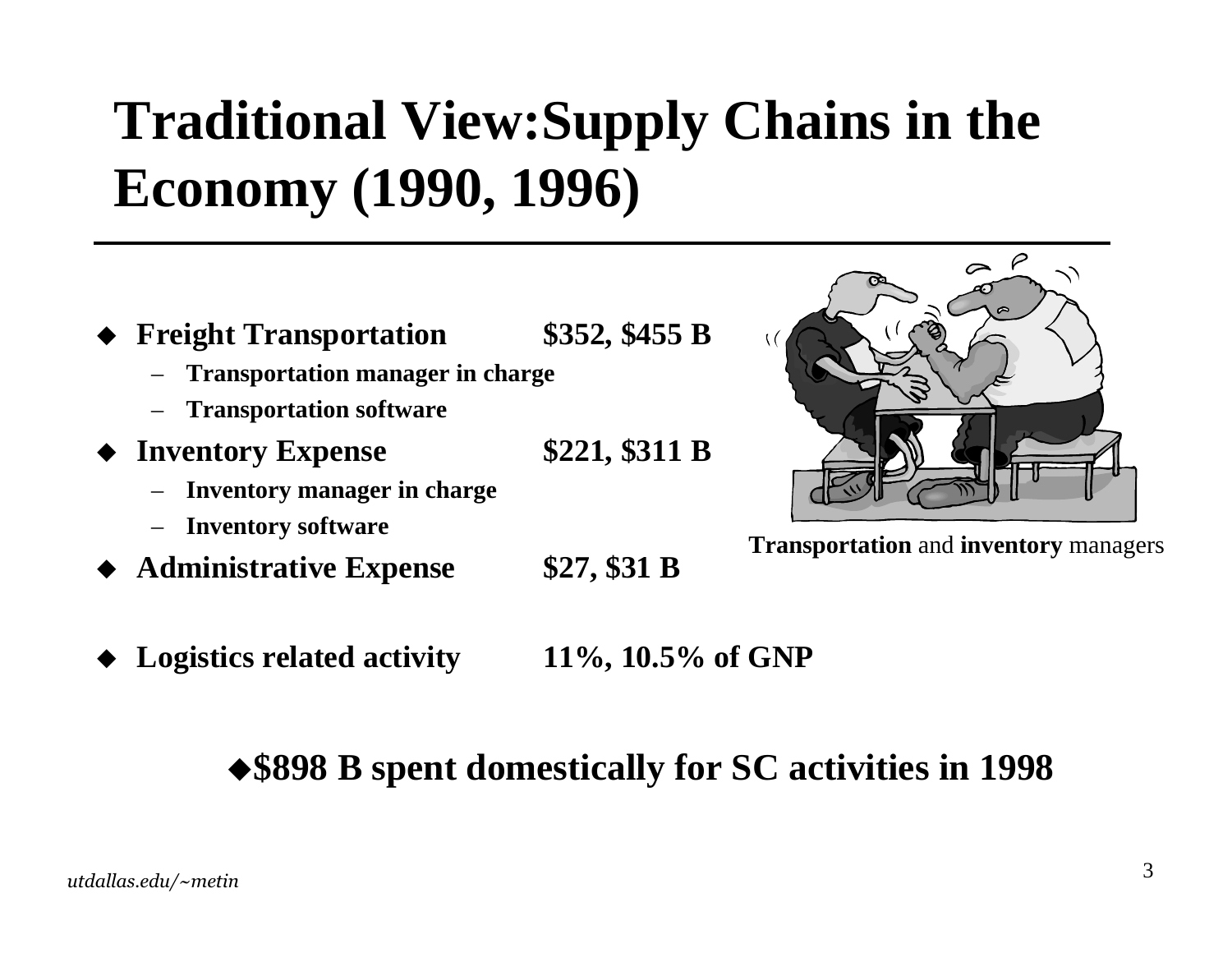## **Traditional View: Cost breakdown of <sup>a</sup> manufactured good**

| $\blacklozenge$ Profit             | 10% | <b>Profit</b>                |
|------------------------------------|-----|------------------------------|
|                                    |     | <b>Supply Chain</b><br>Cost  |
| $\triangle$ Supply Chain Cost      | 20% | <b>Marketing</b><br>Cost     |
| ◆ Marketing Cost                   | 25% |                              |
| $\blacklozenge$ Manufacturing Cost | 45% | <b>Manufacturing</b><br>Cost |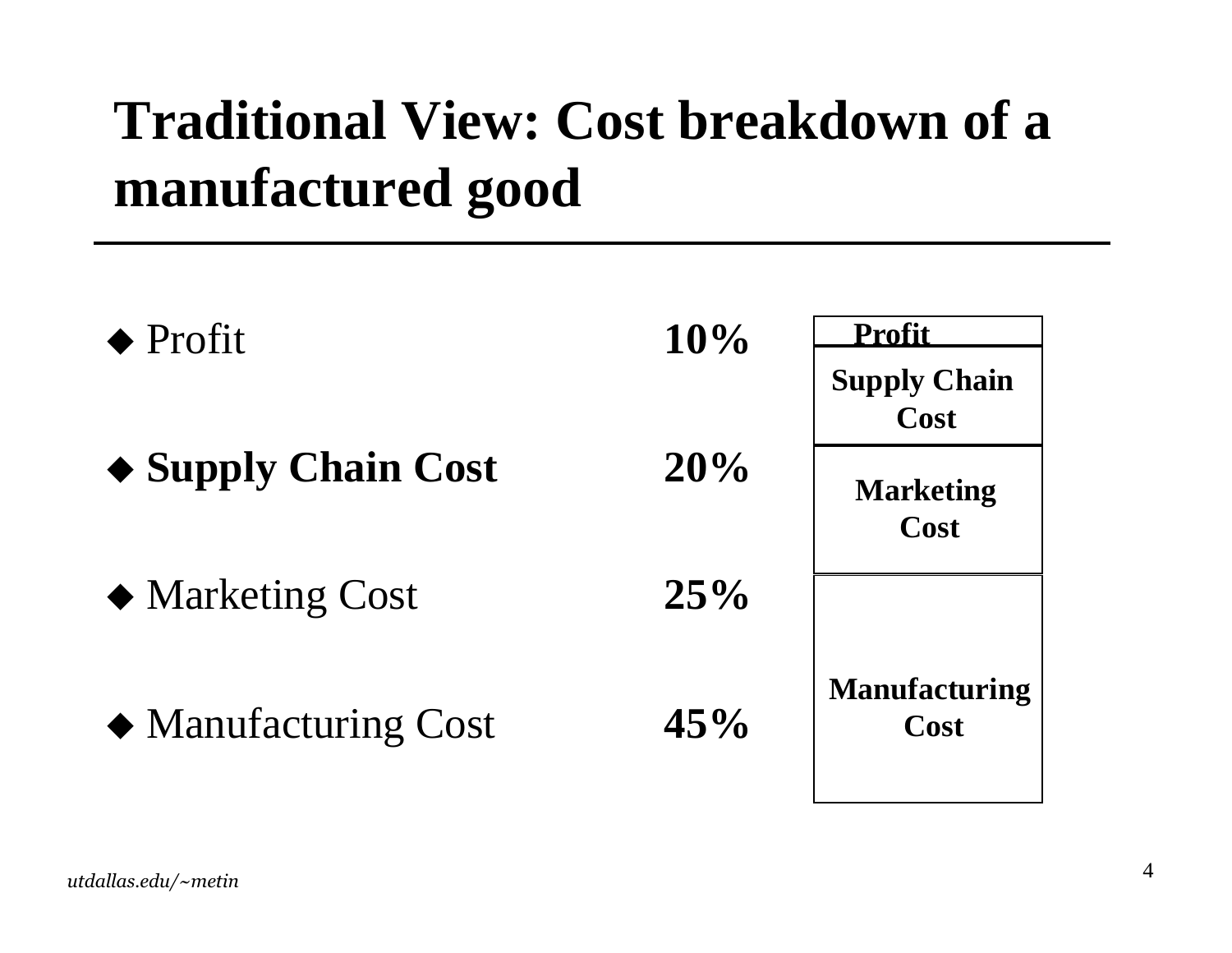## **What can Supply Chain Management do?**

- Estimated that the grocery industry could save \$30 billion (10% of operating cost by using effective logistics and supply chain strategies
	- A typical box of cereal spends 104 days from factory to sale
	- A typical car spends 15 days from factory to dealership
	- Box of cereal more complex than <sup>a</sup> car?
- Laura Ashley turns its inventory 10 times <sup>a</sup> year, five times faster than 3 years ago
- National Semiconductor used air transportation and closed 6 warehouses, 34% increase in sales and 47% decrease in delivery lead time.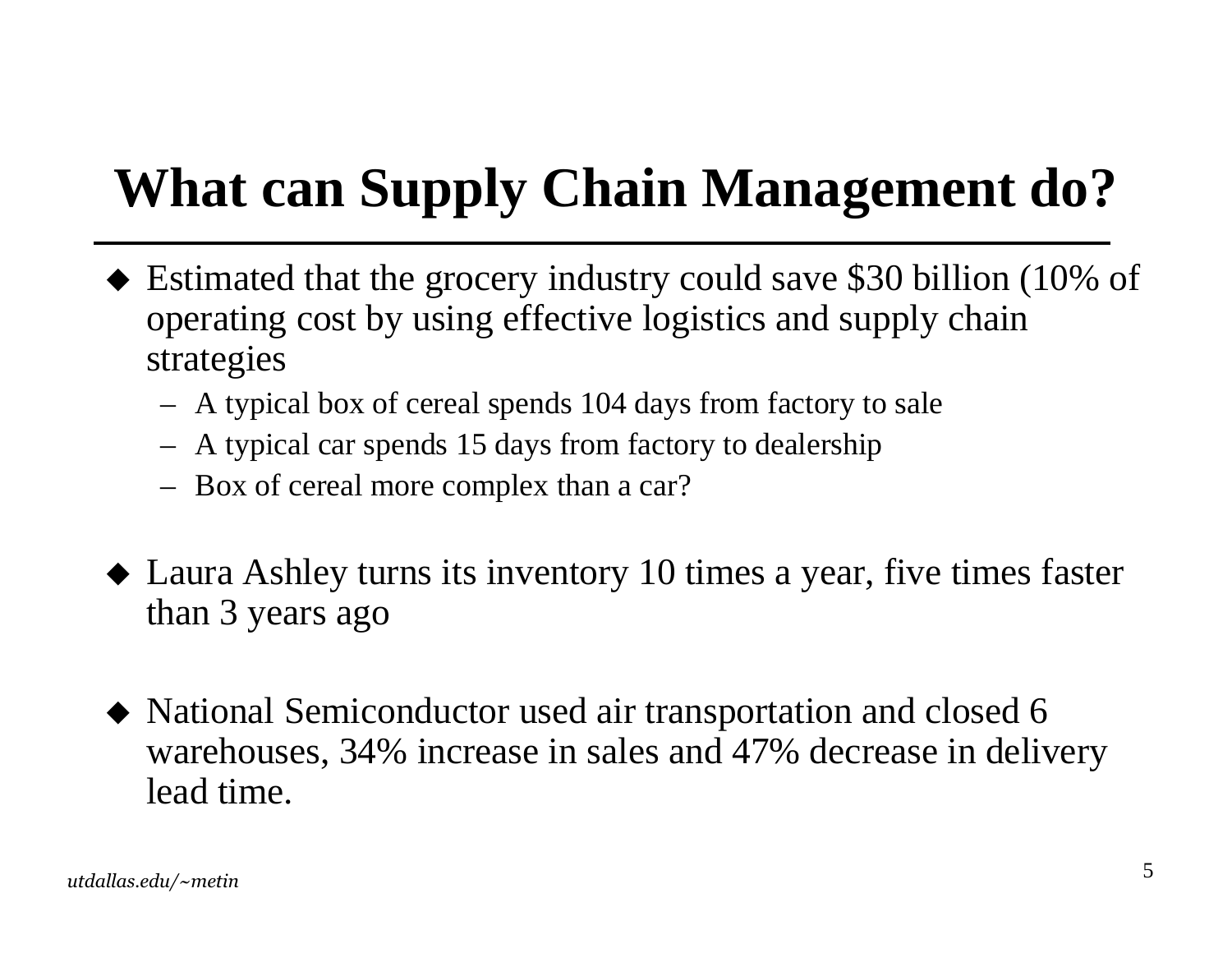## Magnitude of Supply Chain Management

- Compaq estimates it lost \$0.5 billion to \$1 billion in sales in 1995 because laptops were not available when and where needed
- When the 1 gig processor was introduced by AMD (Advanced Micro Devices), the price of the 800 meg processor dropped by 30%
- ◆ P&G (Proctor&Gamble) estimates it saved retail customers \$65 million (in 18 months) by collaboration resulting in <sup>a</sup> better match of supply and demand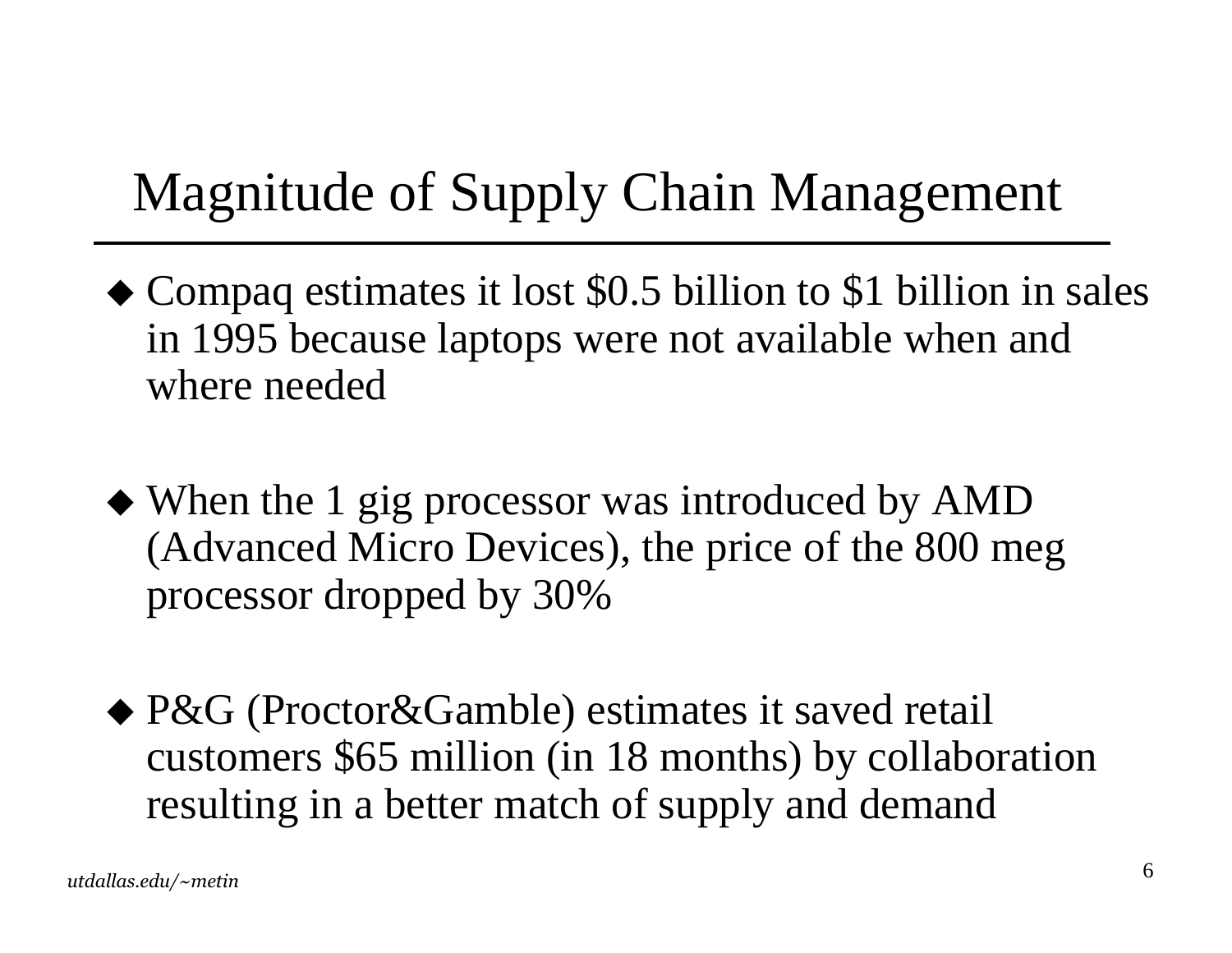## Importance of SCM understood by some

#### ◆ AMR Research:

– "The biggest issue enterprises face today is intelligent visibility of their supply chains-both upstream and down"

#### ◆ Forrester Research:

– "Companies need to sense and proactively respond to unanticipated variations in supply and demand by adopting emerging technologies such as intelligent agents. To boost their operational agility, firms need to transform their static supply chains into adaptive supply networks"

#### Gartner Group:

– "By 2004 90% of enterprises that fail to apply supply-chain managemen<sup>t</sup> technology and processes to increase their agility will lose their status as preferred suppliers"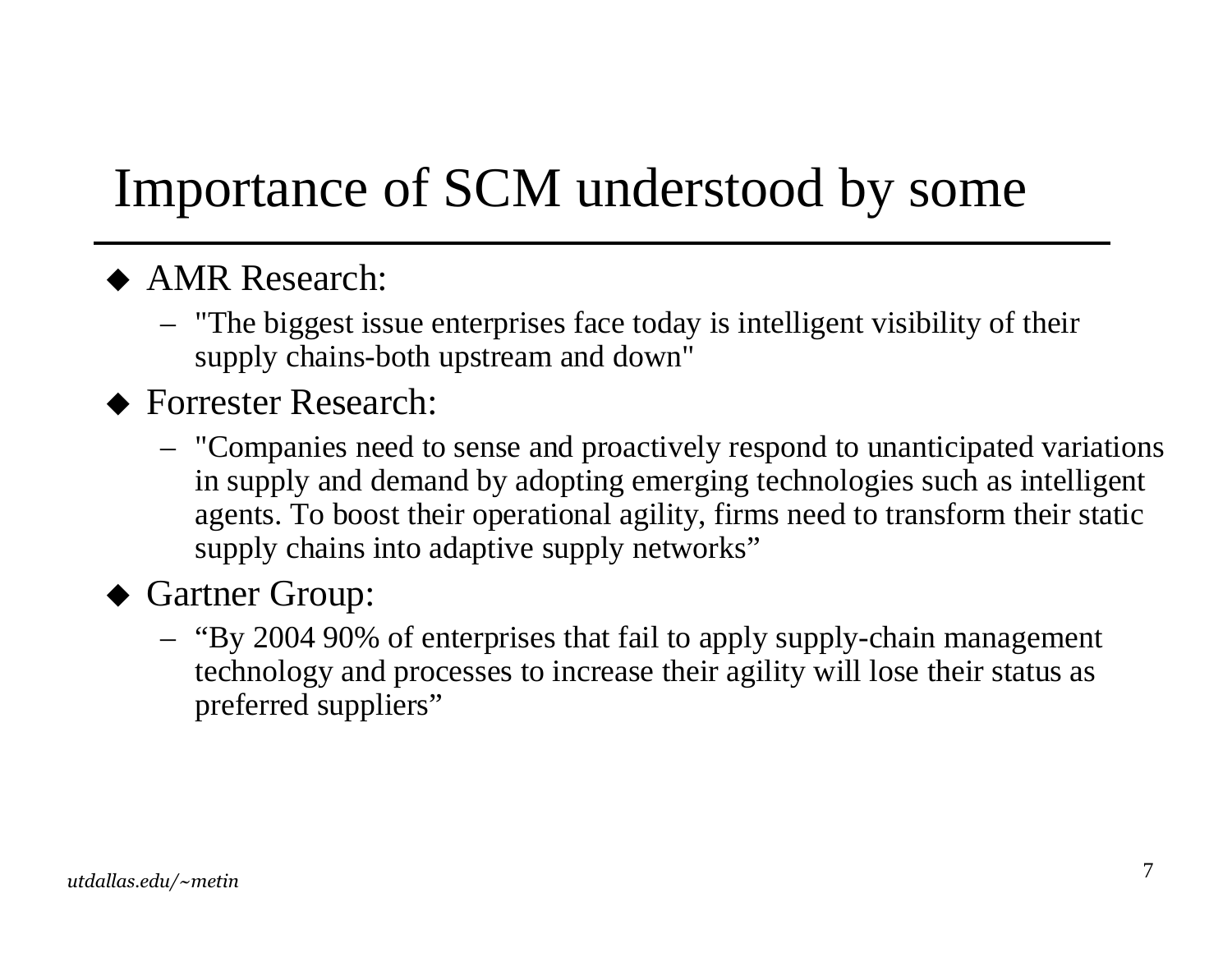### SCM Generated Value

Minimizing supply chain costs while keeping <sup>a</sup> reasonable service level customer satisfaction/quality/on time delivery, etc.

This is how SCM contributes to the bottom line

SCM is not strictly <sup>a</sup> cost reduction paradigm!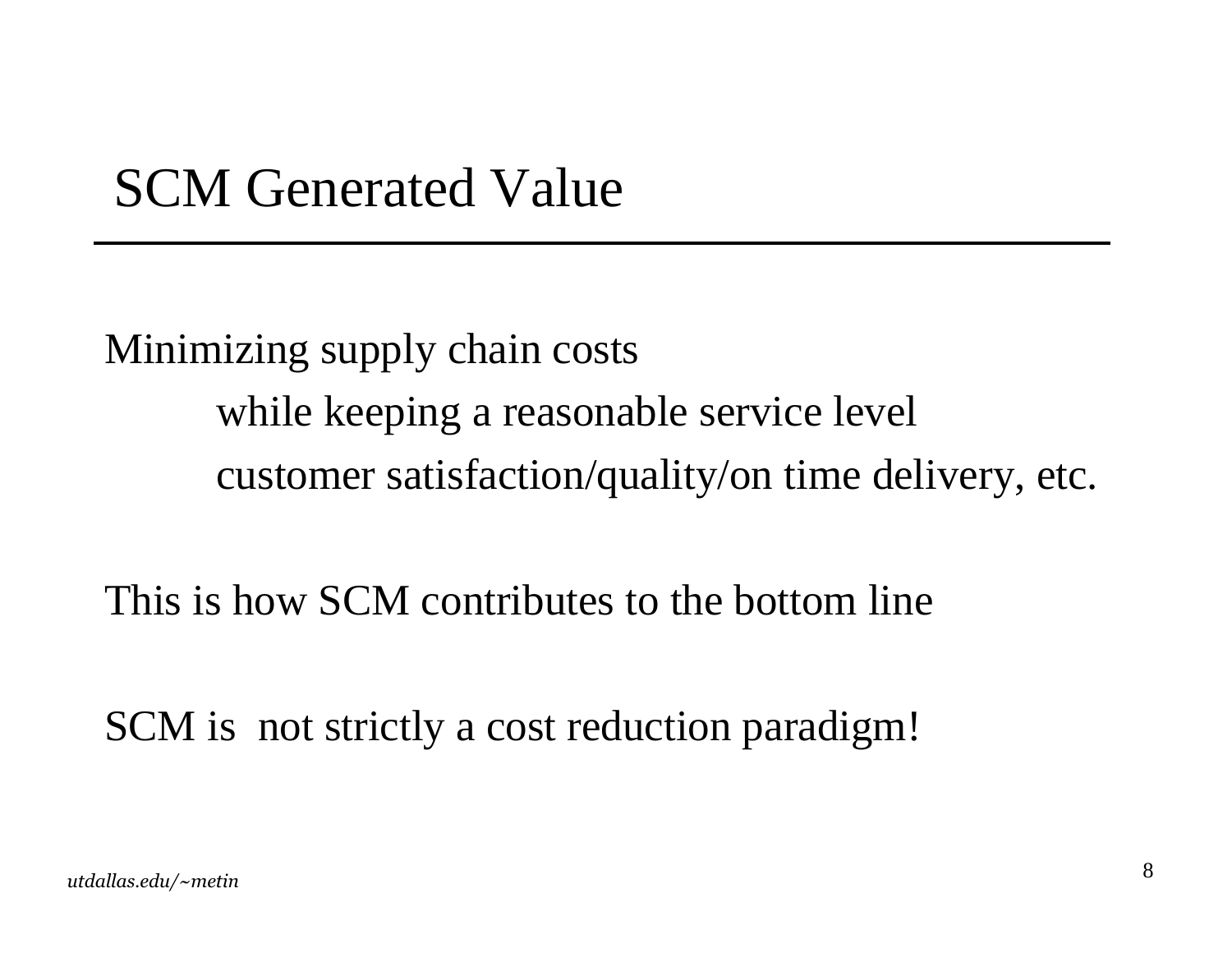### A picture is better than 1000 words! How many words would be better than 3 pictures?

**- A supply chain consists of**



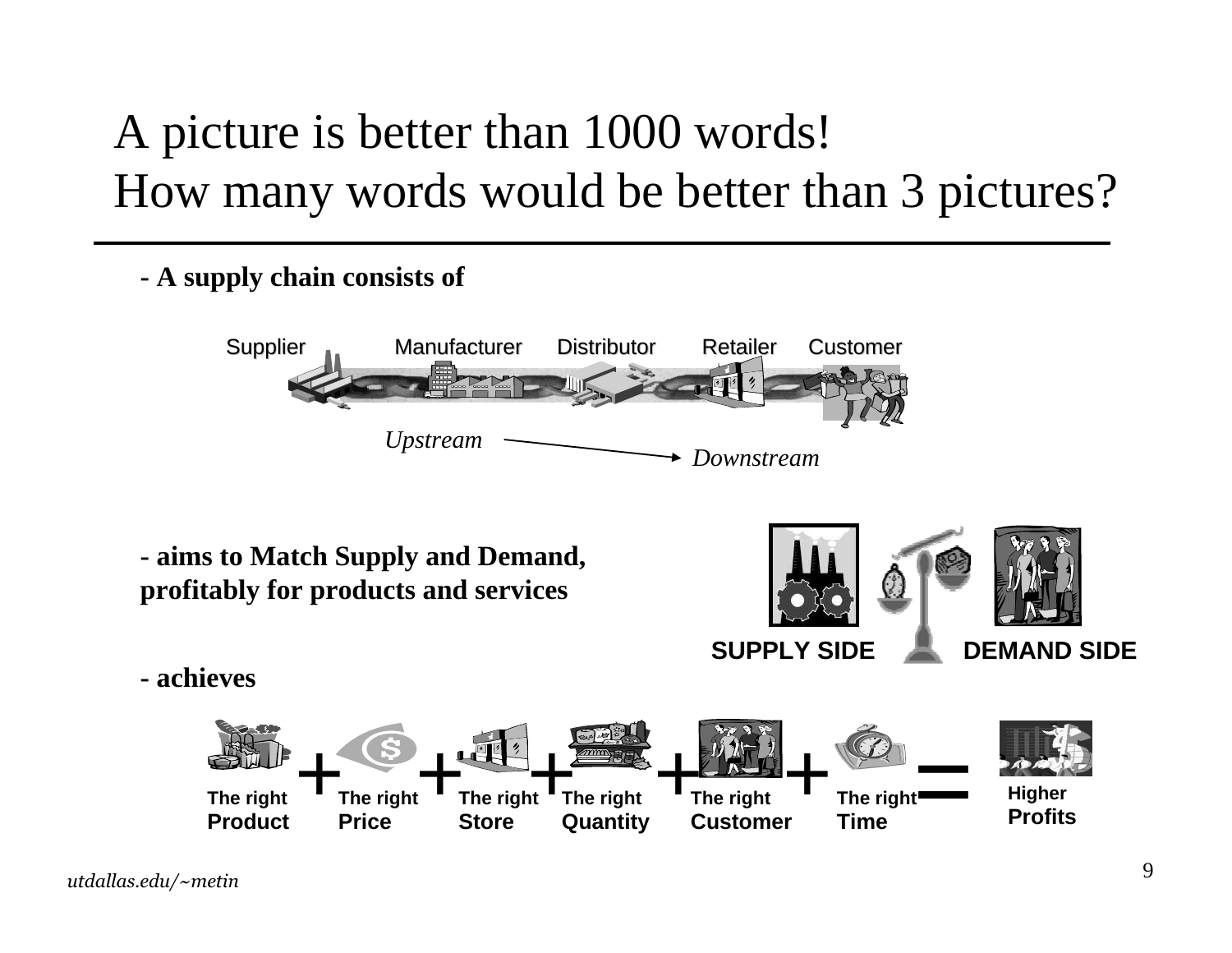### **Detergent supply chain:**

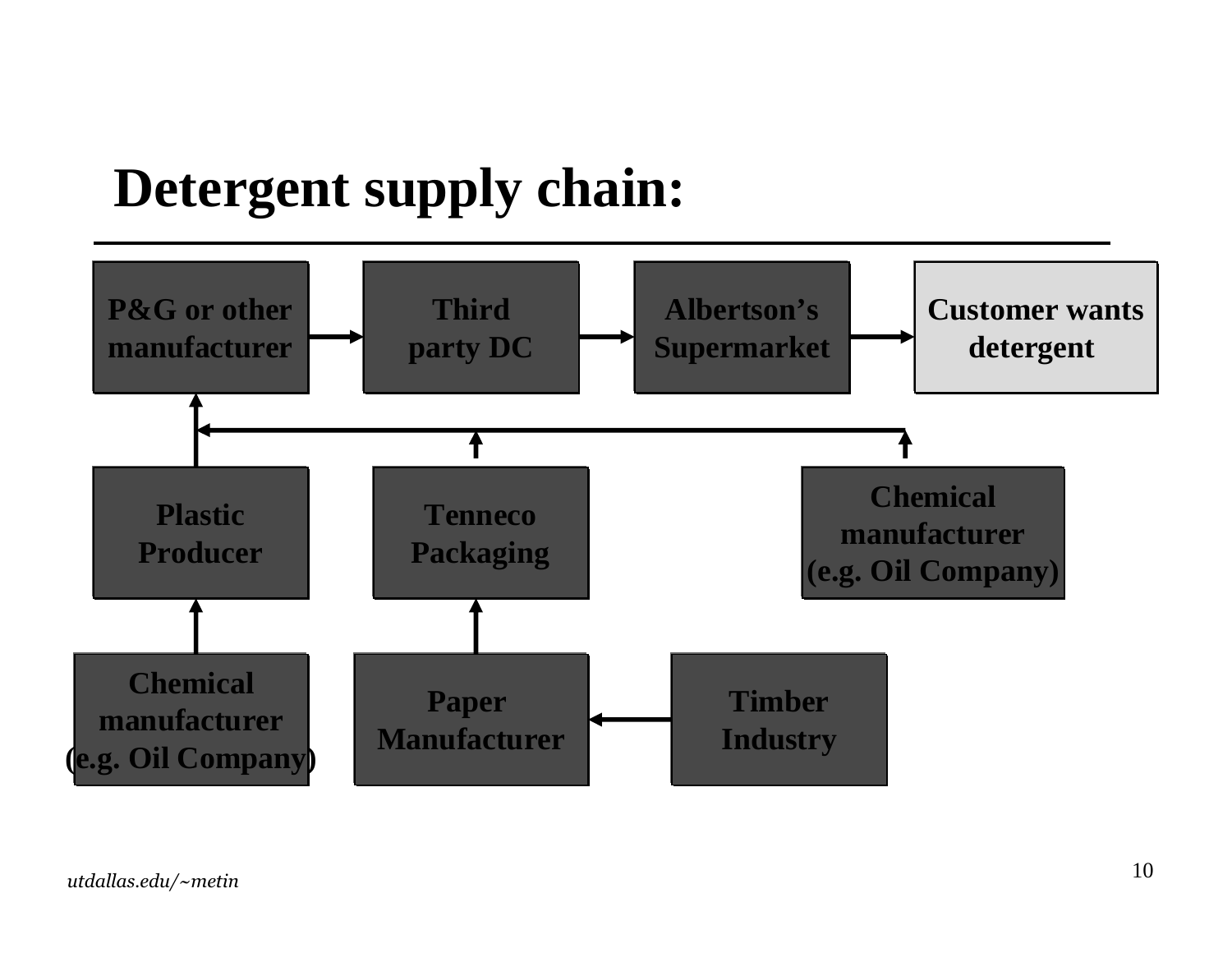### Flows in <sup>a</sup> Supply Chain



The flows resemble <sup>a</sup> chain reaction.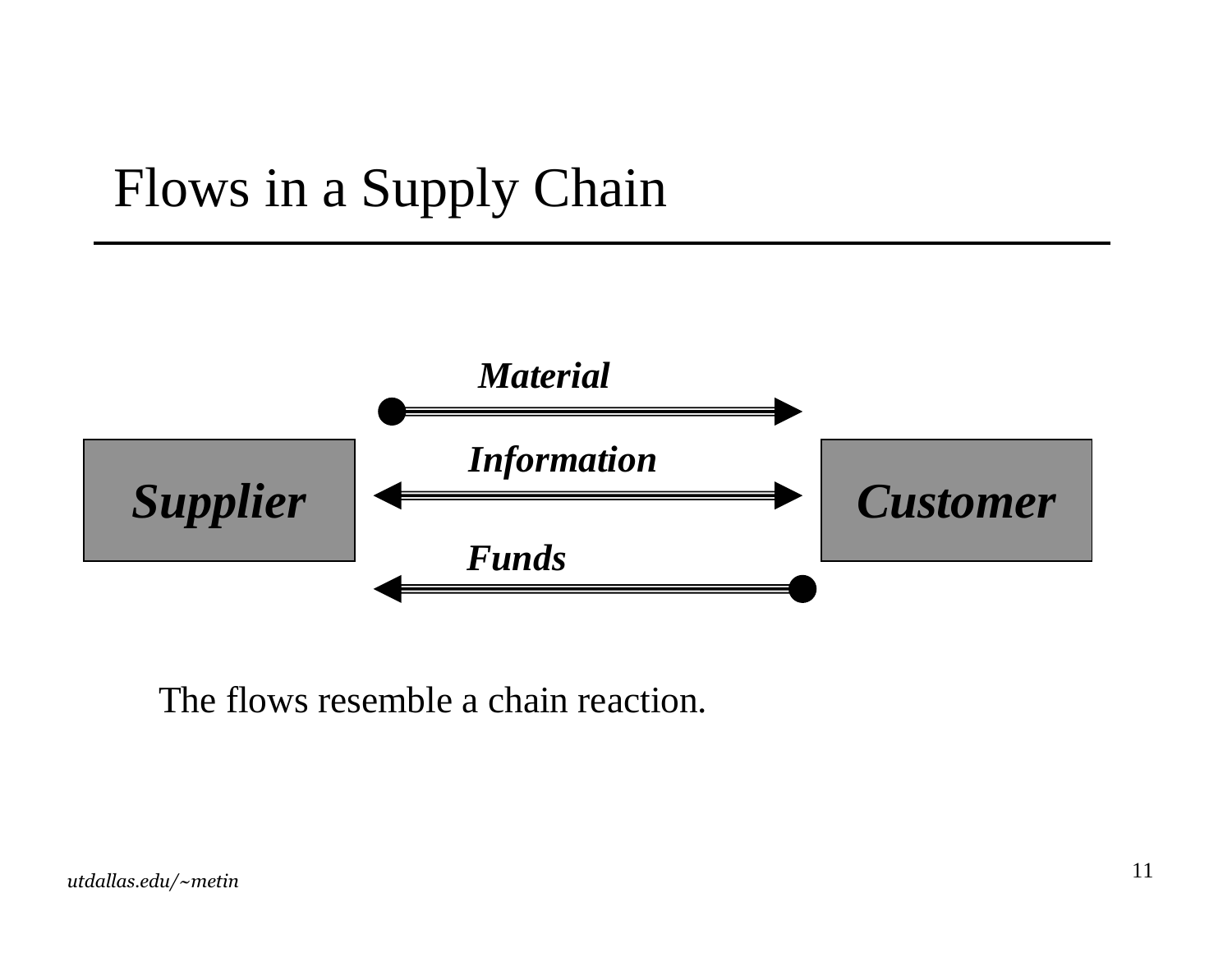### SCM in <sup>a</sup> Supply Network

 $\blacksquare$  **Supply Chain Management (SCM) is concerned with the management and control of the flows of material, information, and finances in supply chains.**



 $\blacksquare$  **The task of SCM is to design, plan, and execute the activities at the different stages so as to provide the desired levels of service to supply chain customers profitably**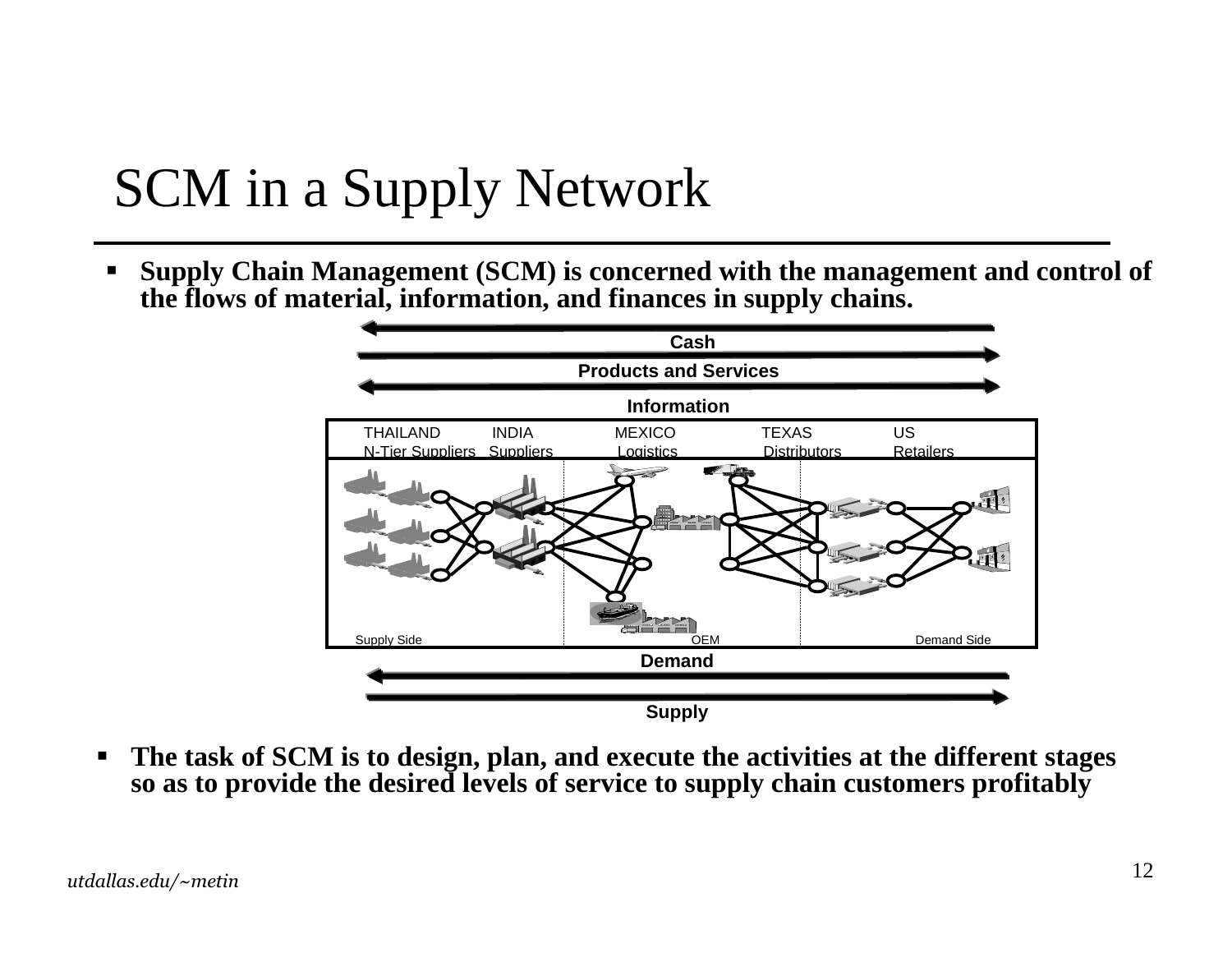### Importance of Supply Chain Management

 $\blacksquare$  **In 2000, the US companies spent \$1 trillion (10% of GNP) on supply-related activities (movement, storage, and control of products across supply chains).**





 $\blacksquare$ **Eliminating inefficiencies in supply chains can save millions of \$.**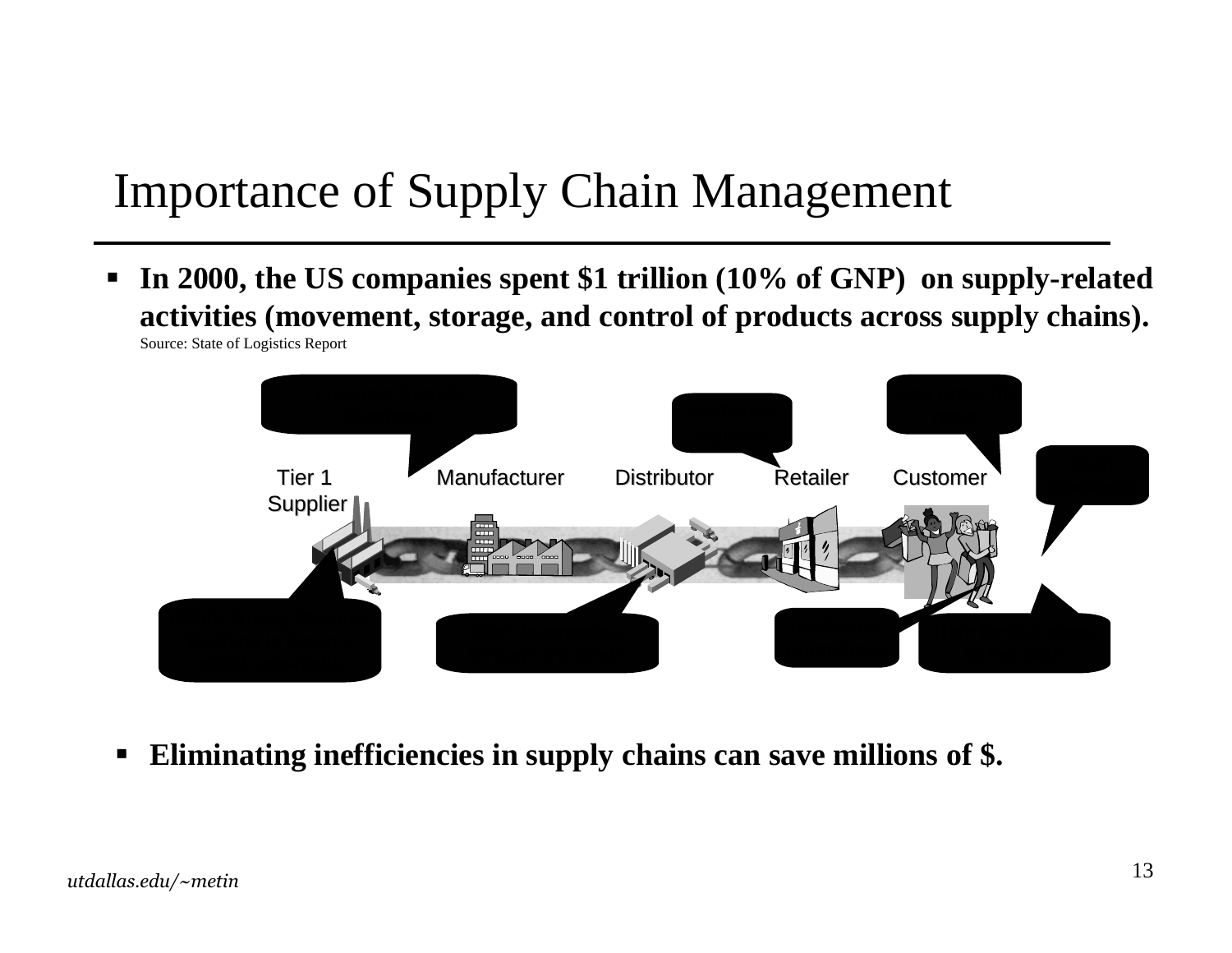

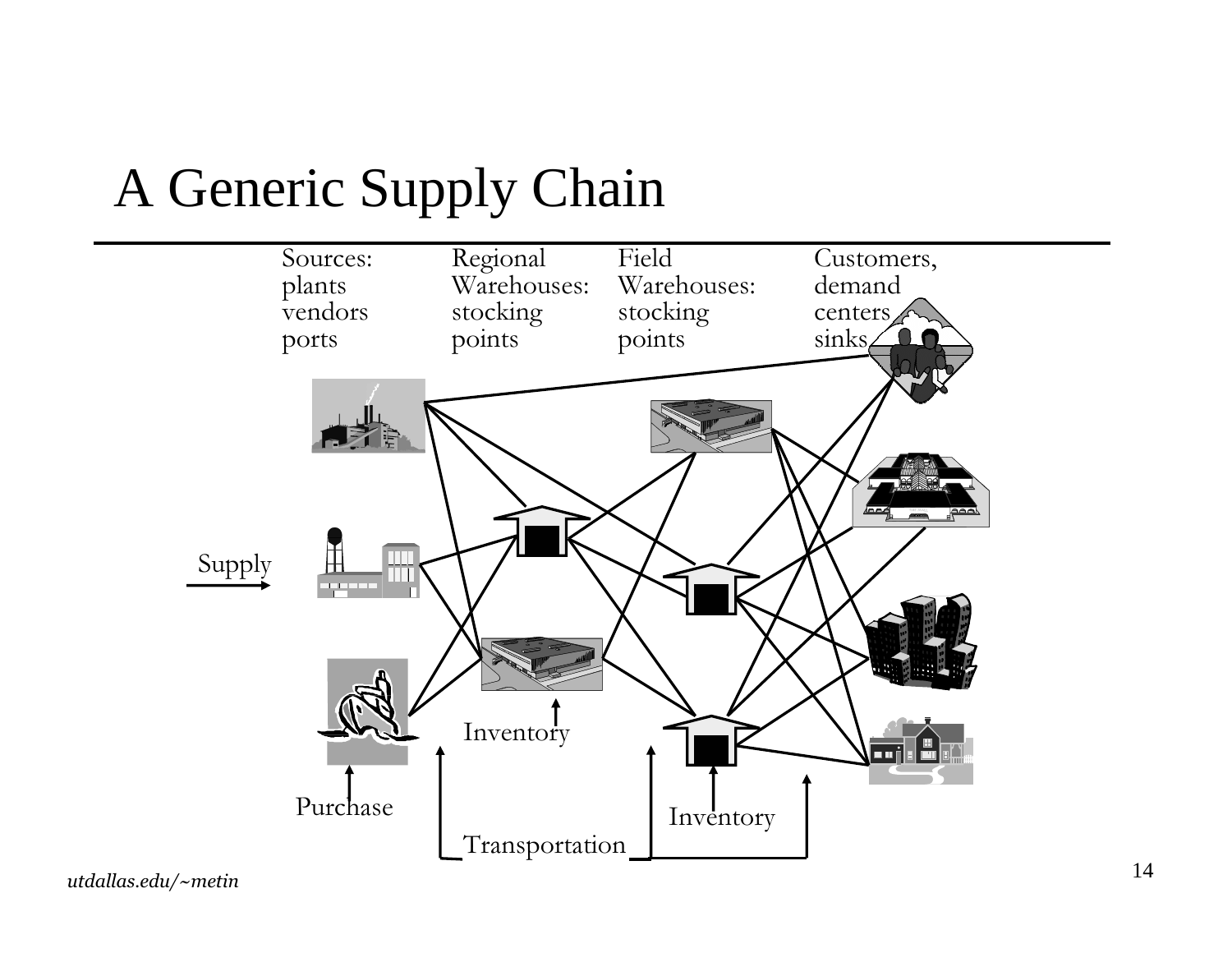## **Cycle View of Supply Chains**

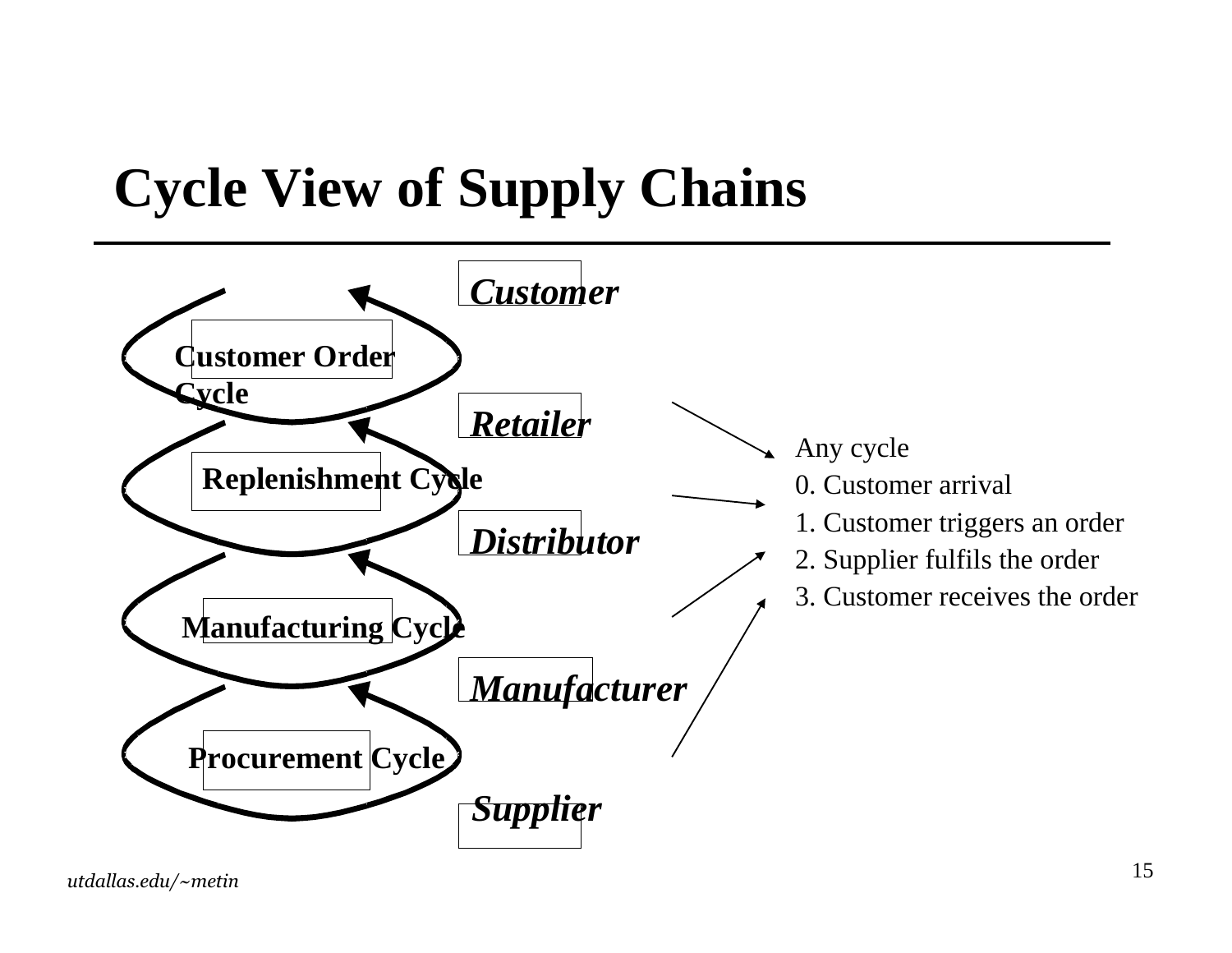### Push vs Pull System

What instigates the movement of the work in the system?

In Push systems, work release is based on downstream demand forecasts

- Keeps inventory to meet actual demand
- Acts proactively

» e.g. Making generic job application resumes today (e.g.: exempli gratia)

In Pull systems, work release is based on actual demand or the actual status of the downstream customers

- May cause long delivery lead times
- Acts reactively

» e.g. Making <sup>a</sup> specific resume for <sup>a</sup> company after talking to the recruiter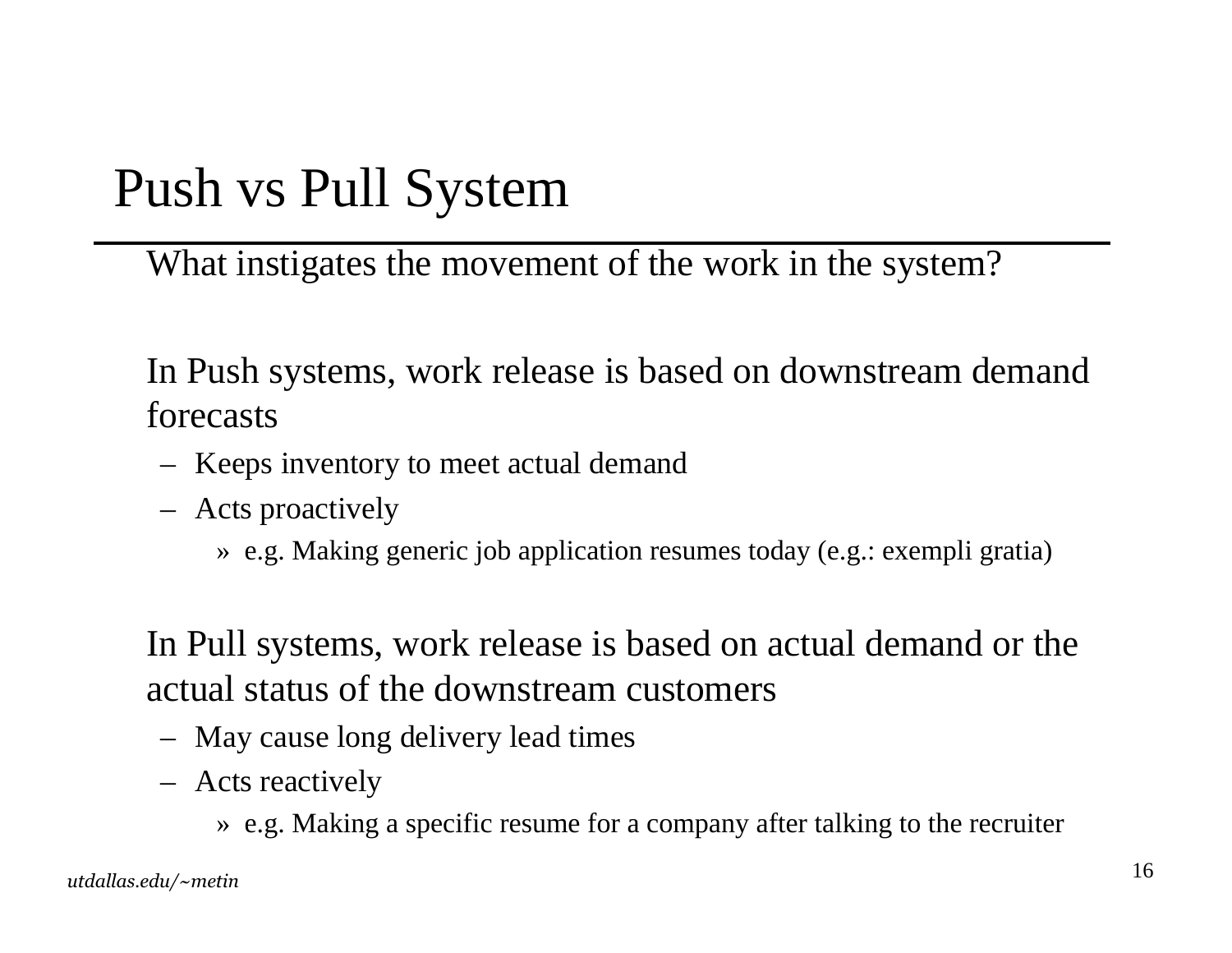### **Push/Pull View of Supply Chains**

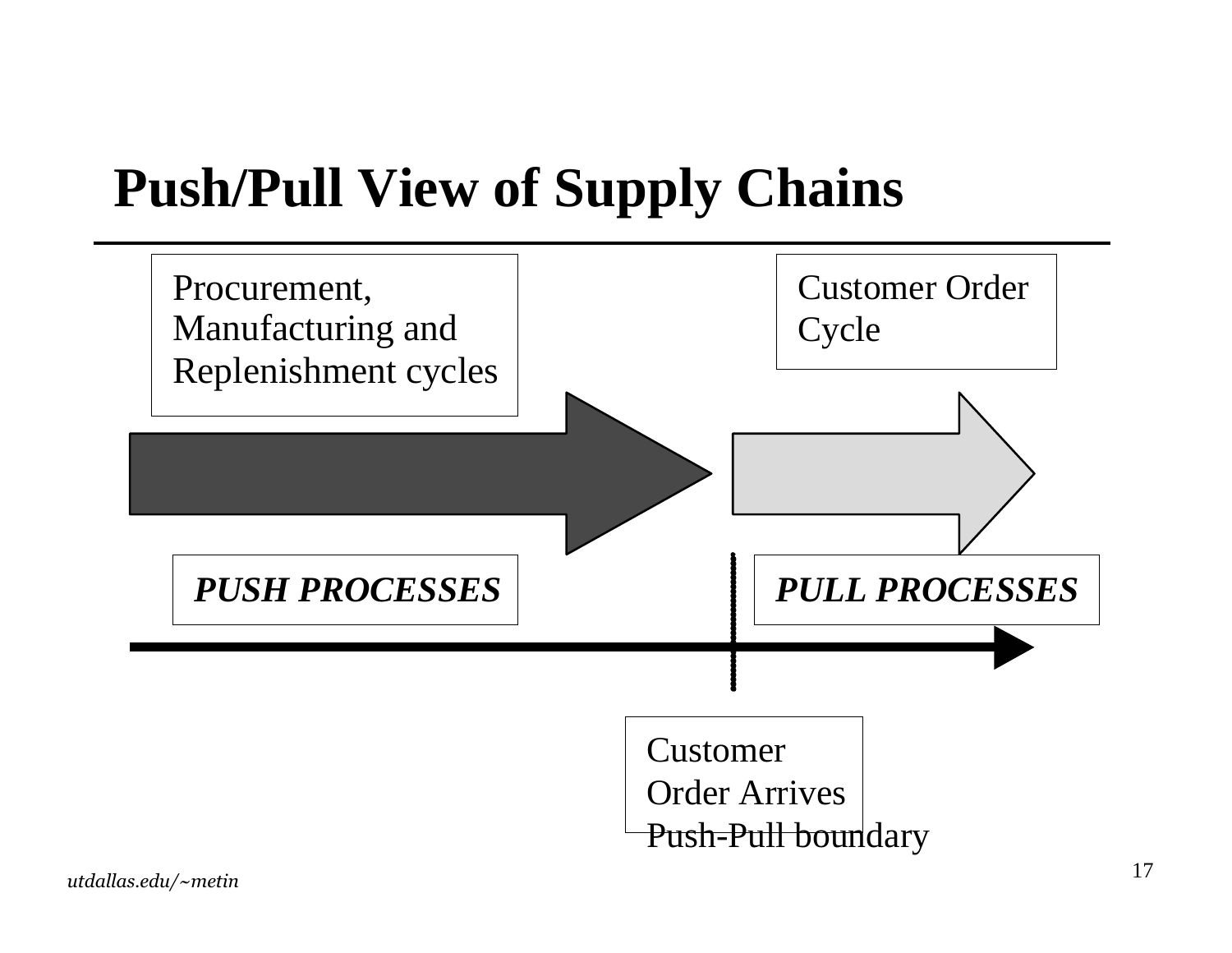### Examples of Supply Chains

- ◆ Dell / Compaq
- $\blacklozenge$  Toyota / GM / Volkswagen, in the course notes
- McMaster Carr / W.W. Grainger, sell auto parts
- ◆ Amazon / Barnes and Noble
- Frozen food industry/Fast food industry/5 star restaurants
- ◆ Internet shopping: Webvan / Peapod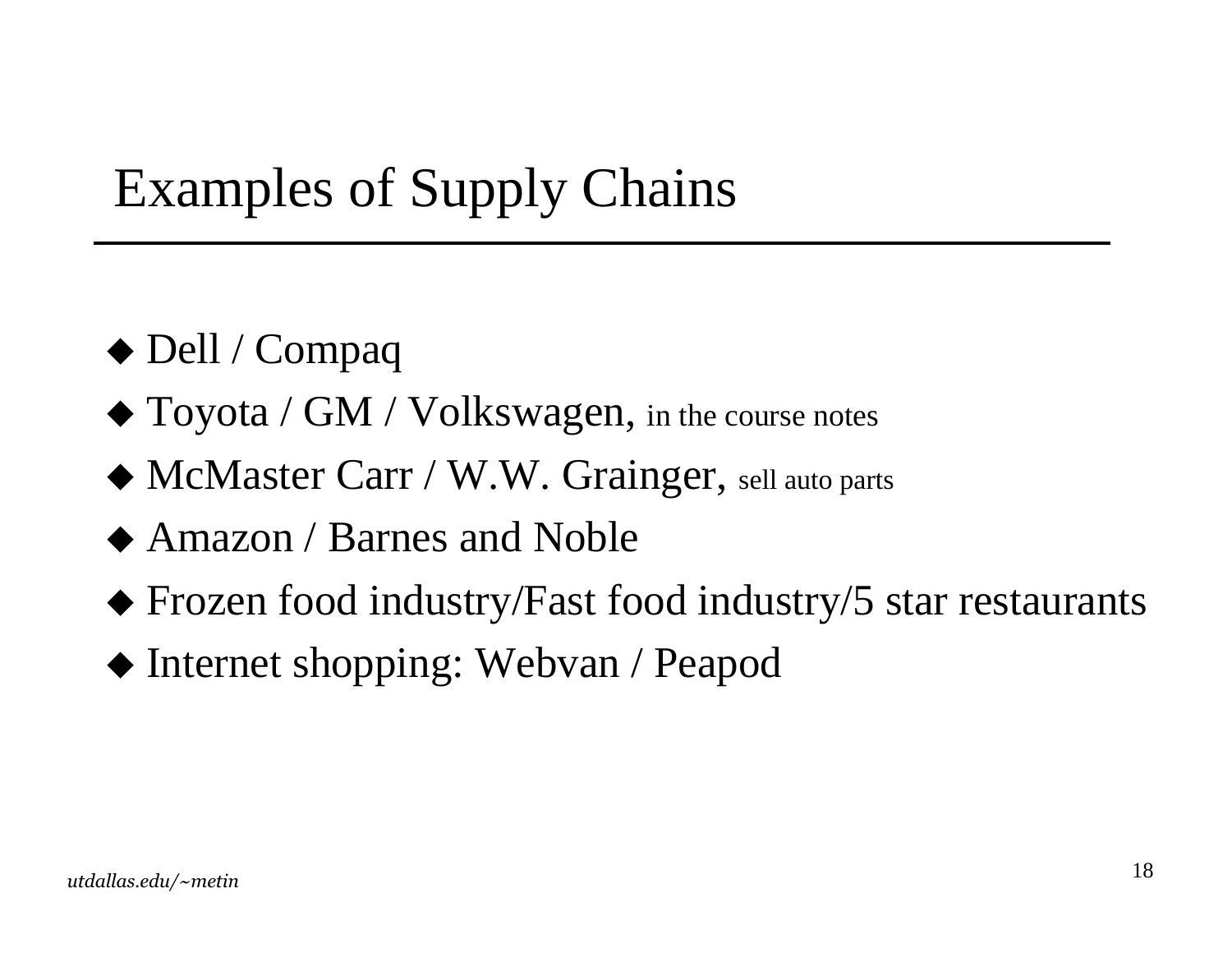### Seven Eleven Japan (SEJ)

A Case Study

utdallas.edu/~metin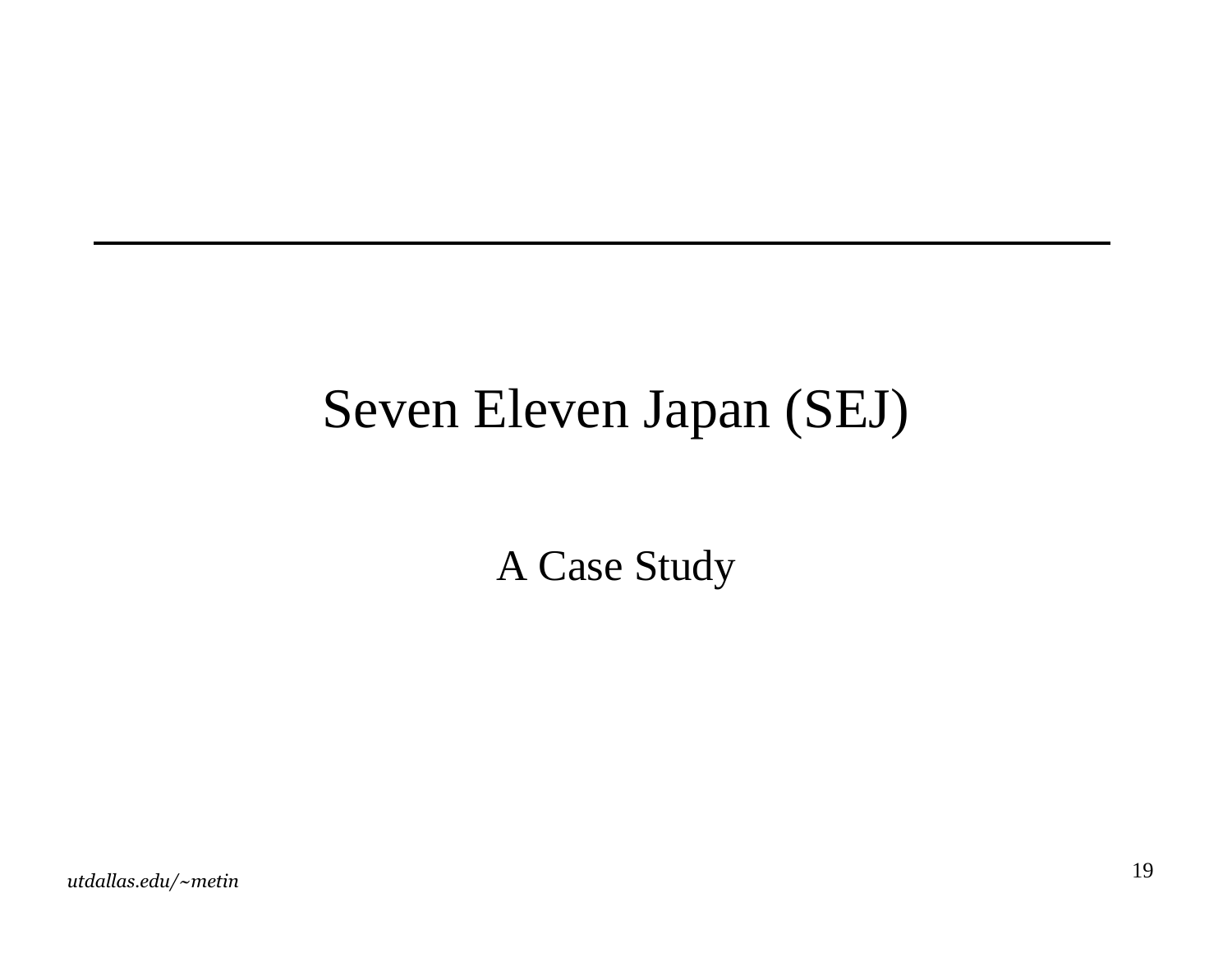#### Factual Information on Seven Eleven Japan (SEJ)

- Largest convenience store in Japan with market value of \$95 B. The third largest retail company in the world after Wal-Mart and Home Depot.
- $\blacklozenge$  Established in 1974.
- ♦ In 2000, total sales \$18,000 M, profit \$620 M.
- ♦ Average inventory turnover time 7-8.5 days.
- ♦ Stock value increased by 3000 times from 1974 to 2000.
- ♦ In 2000, there were 2000 stores in Japan, increasing by 400-500 per year.
- ♦ A SEJ store is about the half the size of <sup>a</sup> US 7-eleven store, that is about 110 <sup>m</sup>2.
- ♦ Sales:
	- 32.9% Processed food: drinks, noodles, bread and snacks
	- 31.6% Fast food: rice ball, box lunch and hamburgers
	- 12.0% Fresh food: diary products
	- 25.3% Non-food: magazines, ladies stockings and batteries.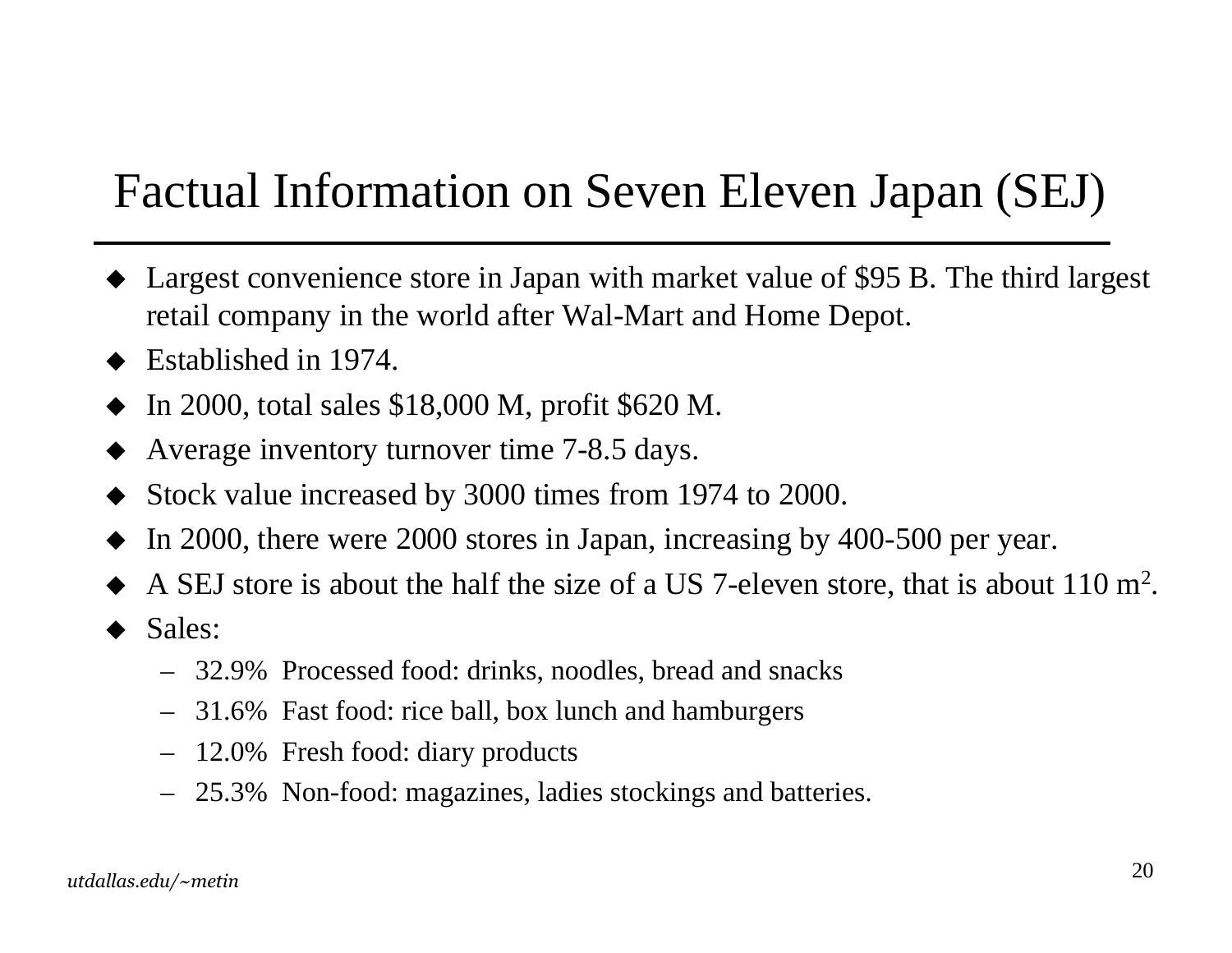### More on SEJ

More factual info:

- ♦ Average sales about twice of an average US store
- ♦ SKU's offered in store: Over 3,000 (change by time of day, day of week, season)
- Virtually no storage space
- ♦ No food cooking at the stores

Japanese Images of Seven Eleven:

- ♦ Convenient
- ♦ Cheerful and lively stores
- ♦ Many ready made dinner items I buy
- ♦ Famous for its grea<sup>t</sup> boxed lunch and dinner
- ♦ On weekends, when I was single, I went to buy lunch and dinner

SC strategy:

Micro matching of supply and demand (by location, time of day, day of week, season)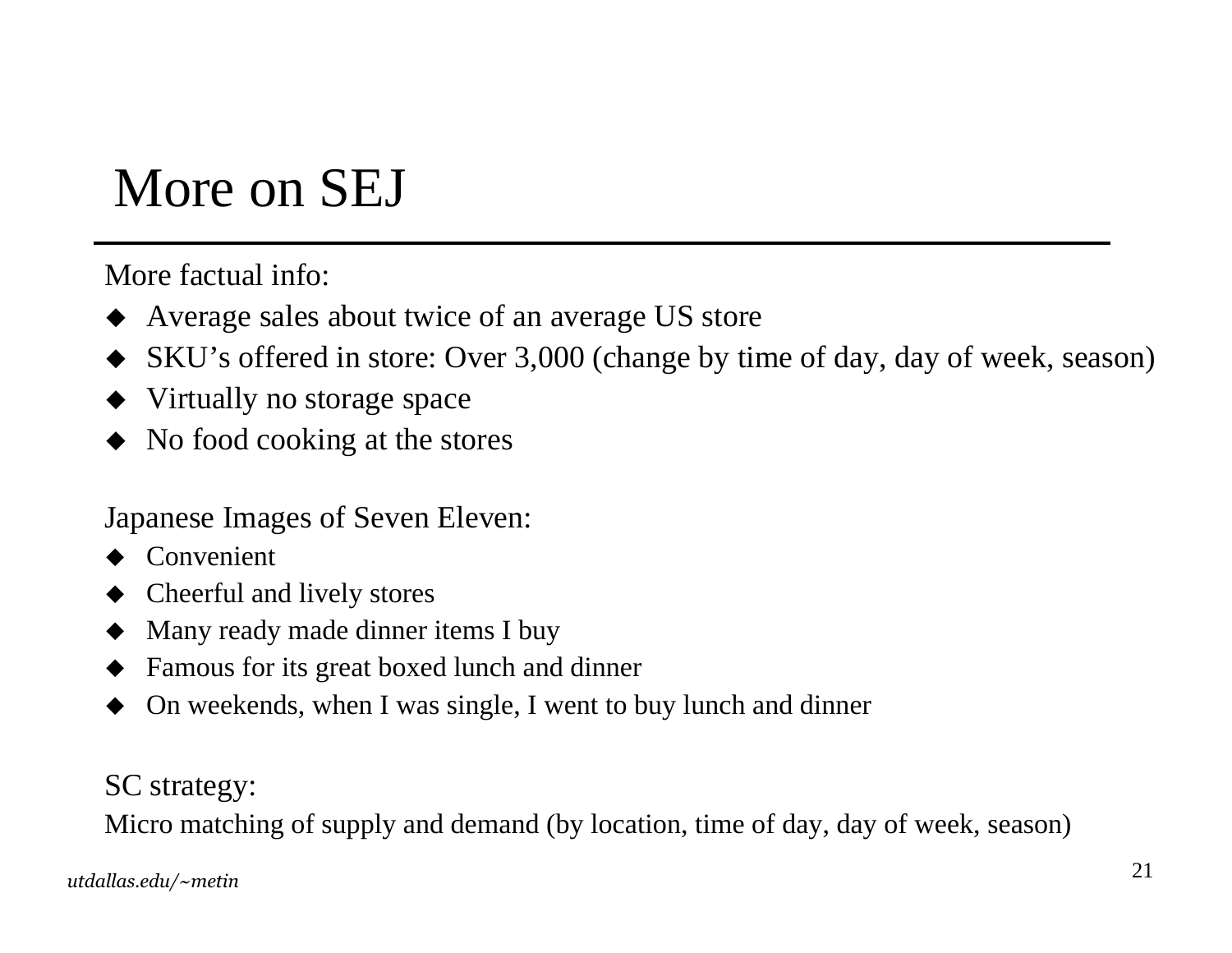#### Seven Eleven - Number of Stores

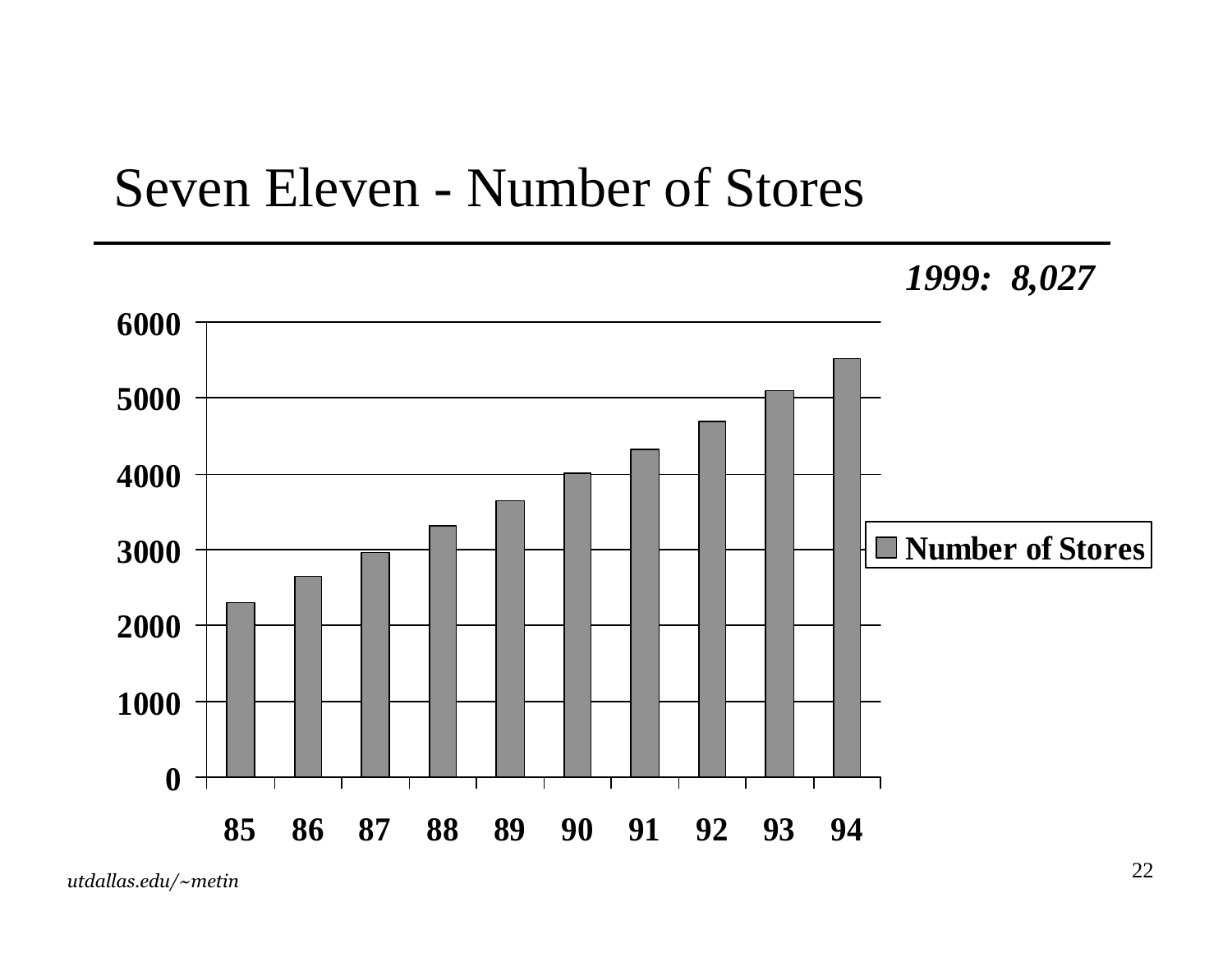#### Seven Eleven - Net Sales (B Yen) Sales 1,963 B Yen in 2000

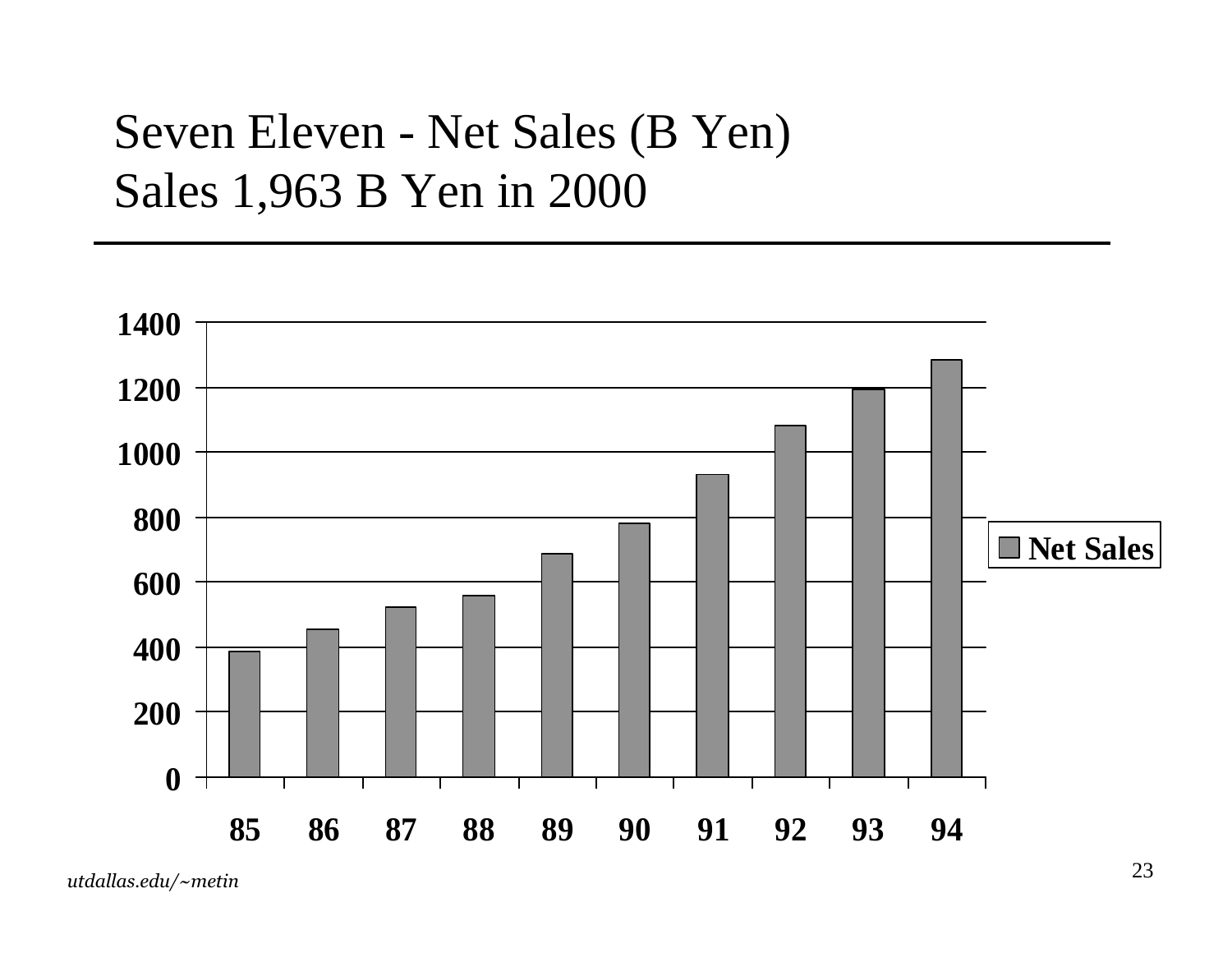#### Seven Eleven - Pre tax Profit (B Yen)

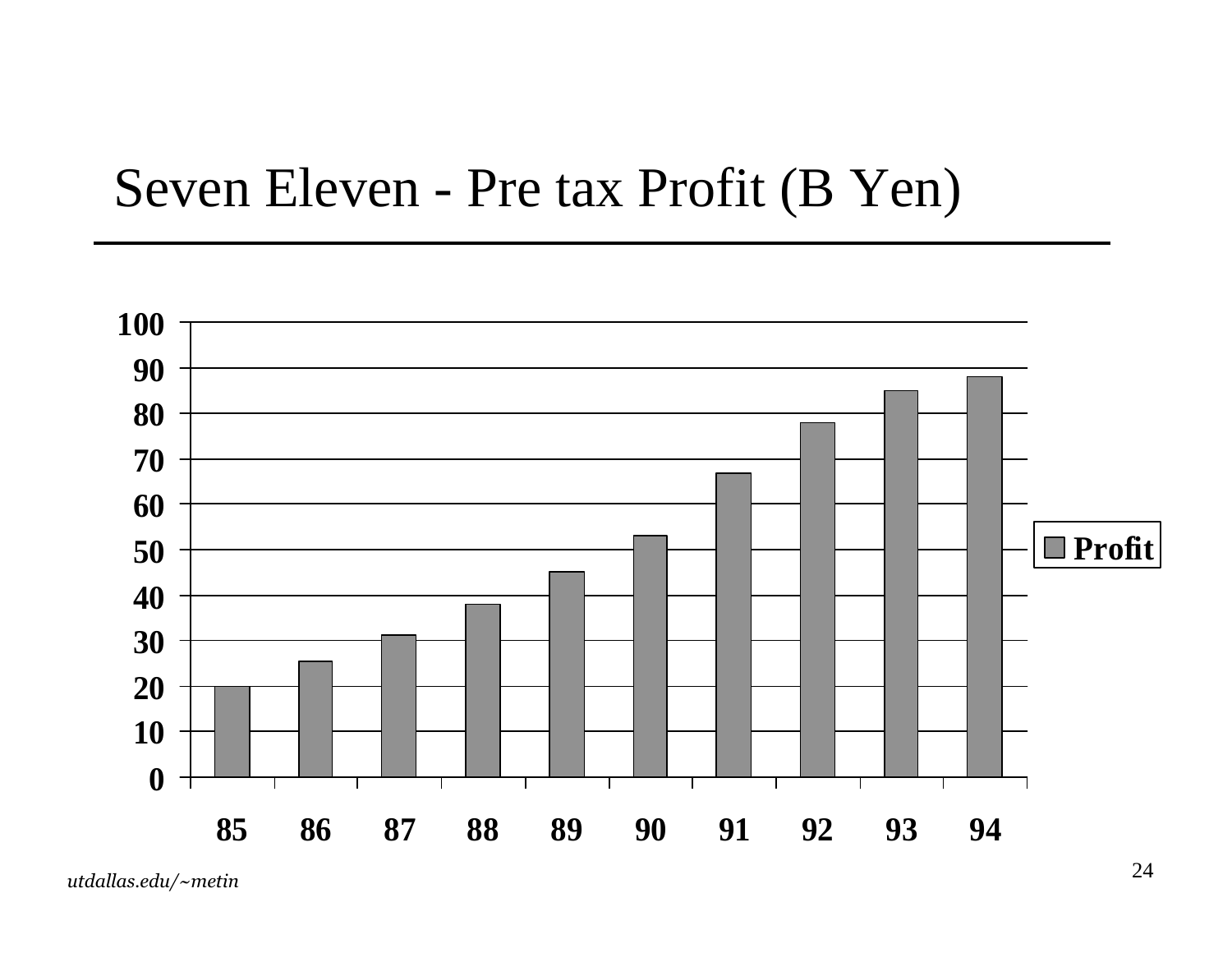### Seven Eleven - Inventory turnover (days)

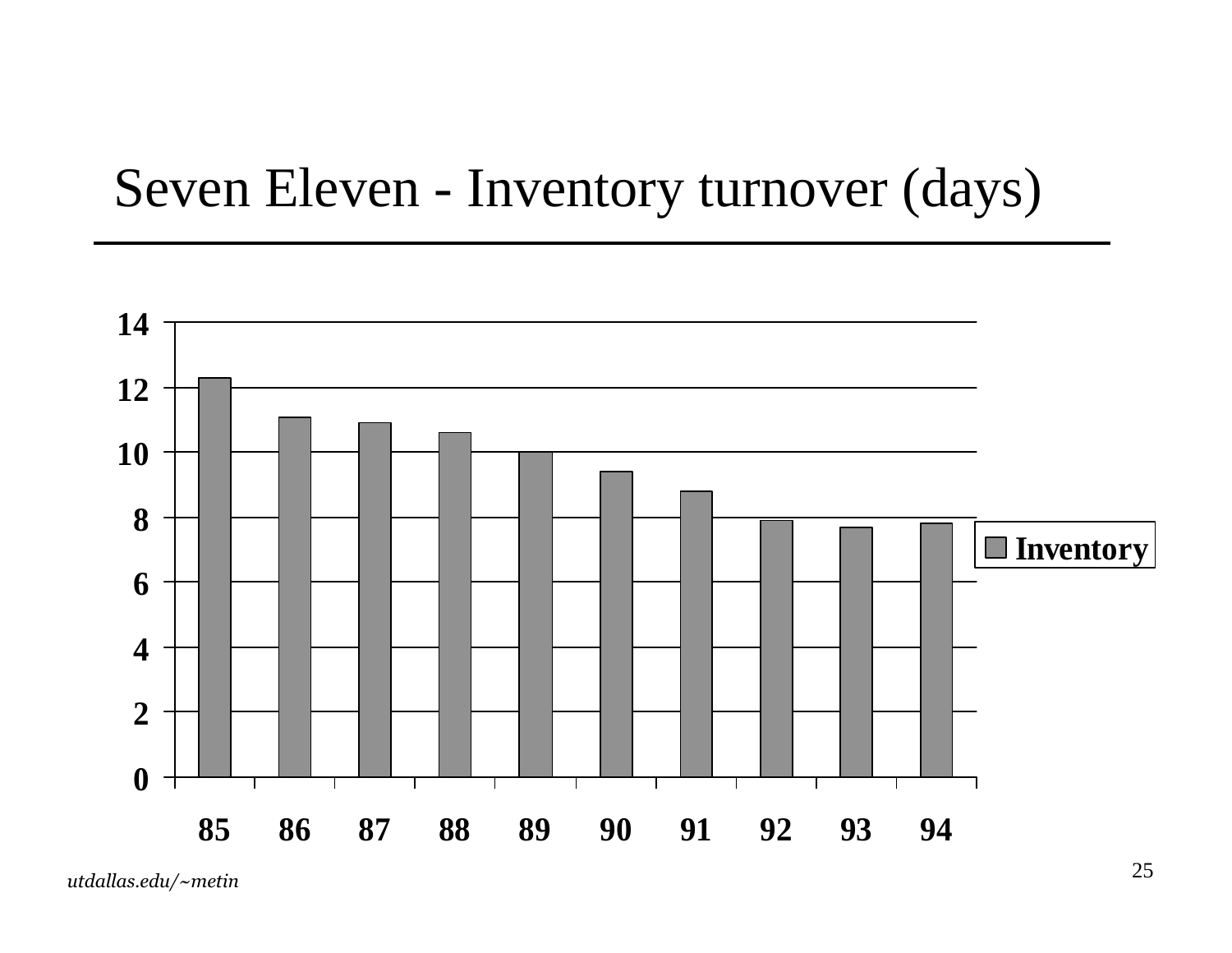### Information Strategy

Quick access to up to date information (as opposed to data):

- In 1991, SEJ implemented Integrated Service Digital Network to link stores, headquarter, DCs and suppliers
- ♦ Customer checkout process
	- – Clerk records the customer's gender, (estimated) age and purchased items. These Point of Sales (POS) data are transmitted to database at the headquarters.
- Daily use of the data
	- Headquarters aggregate the data by region, products and time and pass to suppliers and stores by next morning. Store managers deduce trend information.
- ♦ Weekly use of the data
	- Monday morning, the CEO chairs <sup>a</sup> weekly strategy formulation meeting attended by 100 corporate managers.
	- Tuesday morning, strategies are communicated to Operation Field Counselors who arrive in Tokyo on Monday night.
	- Tuesday afternoon, regional elements (e.g. weather, spor<sup>t</sup> events) are factored into the strategy. Tuesday nights, field counselors return back to their regions.
- ♦ Store hardware: Store computer, POS registers linked to store computer, Graphic Order Terminals, Scanner terminals for receiving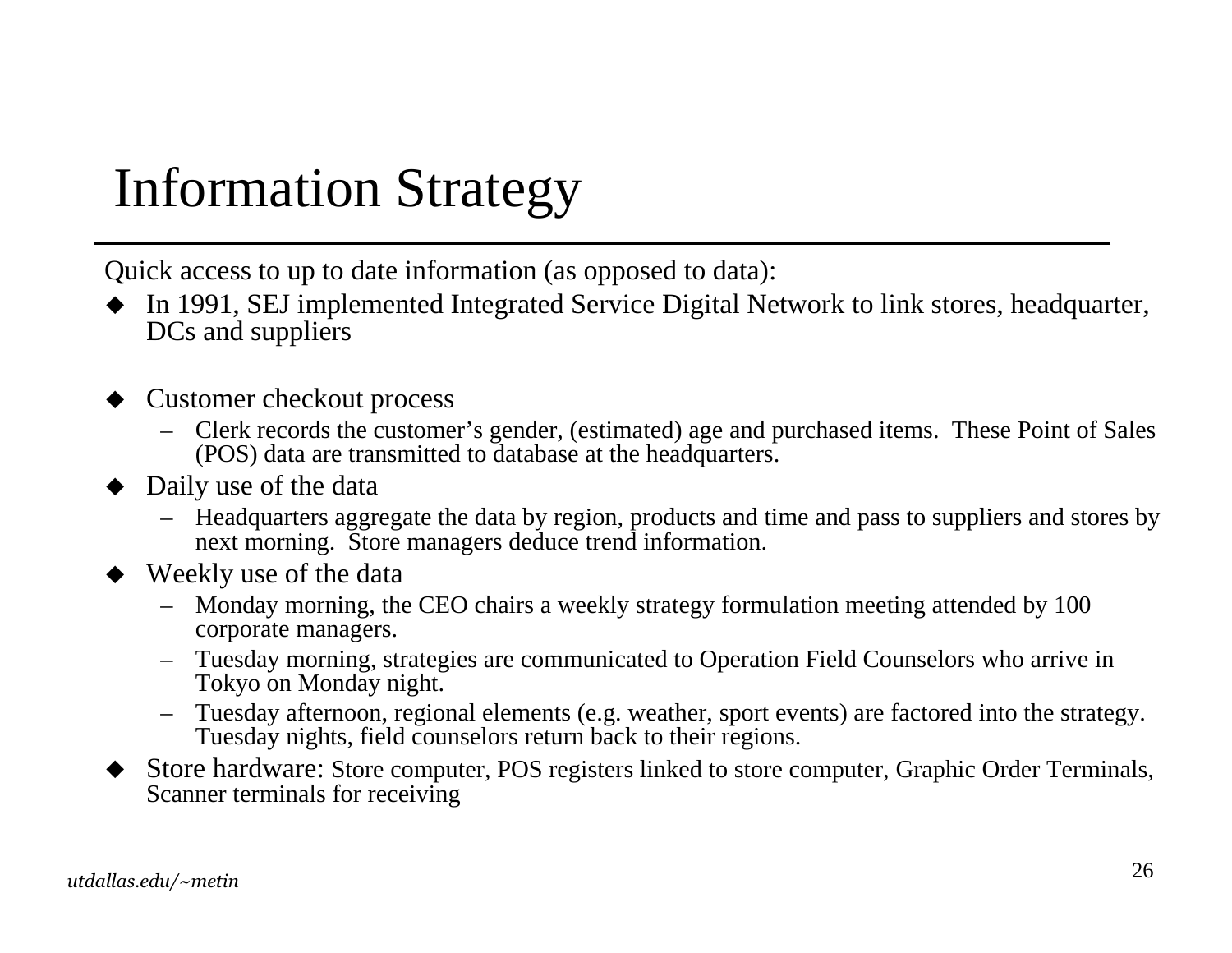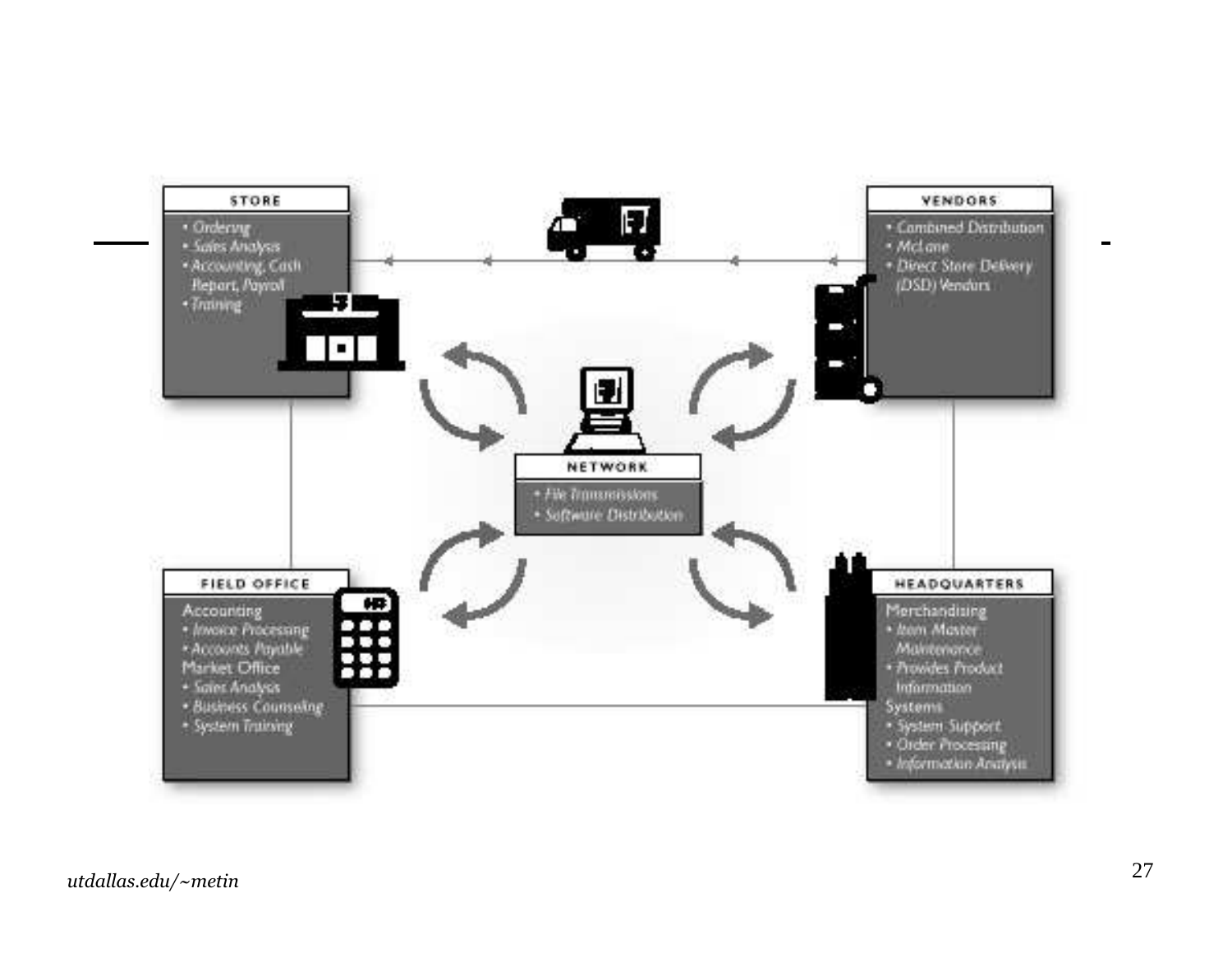### Information Analysis of POS Data

- ♦ Sales analysis of product categories over time
- ♦ SKU analysis
- ♦ Analysis of waste or disposal
- ♦ Ten day (week) sales trend by SKU
- ♦ Sales trends for new product
	- In the early 1990s, half-prepared fresh noodle sales were going up, new fresh noodle products were developed
- ♦ Sales trend by time and day
	- – Different sales patterns for different sizes of milk at different times of the day results in rearrangemen<sup>t</sup> of the milks in the fridge
- List of slow moving items
	- About half of 3000 SKUs are replaced by new ones every year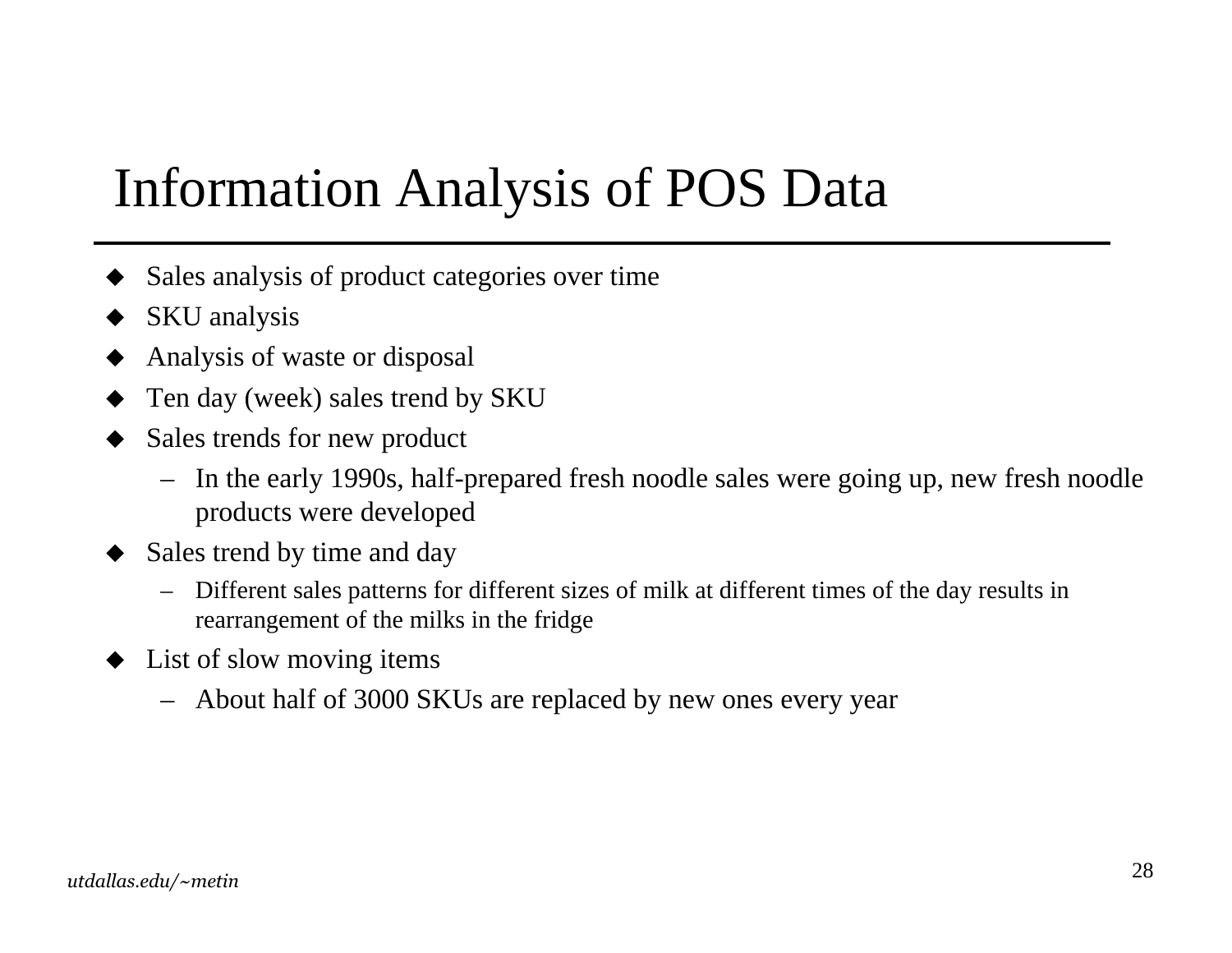### Facilities Strategy

- Limited storage space at stores
	- Frequent and small deliveries to stores
- ♦ Deliveries arrive from over 200 plants.
- ♦ Products are grouped by the cooling needs
	- Such product groups are cross-docked at distribution centers (DC). Food DCs store no inventory
	- –Combined delivery system: frozen foods, chilled foods, room temperature and hot foods.
	- –A single truck brings <sup>a</sup> group of products and visits several stores within <sup>a</sup> geographical region
	- Aggregation: No supplier (not even coke!) delivers direct
- ♦ The number of truck deliveries reduced from 70/day in 1974 to 10/day in 2000. Still, at least 3 fresh food deliveries per day.
- ♦ Have many outlets, at convenient locations, close to where customers can walk
- ♦ Focus on some territories, not all: When they locate in <sup>a</sup> place they blanket the area with stores; stores open in clusters with corresponding DC's.
- ♦ 844 stores in the Tokyo region; Seven Eleven has 5,523 stores in 25 out of 47 prefectures. No stores in Kobe.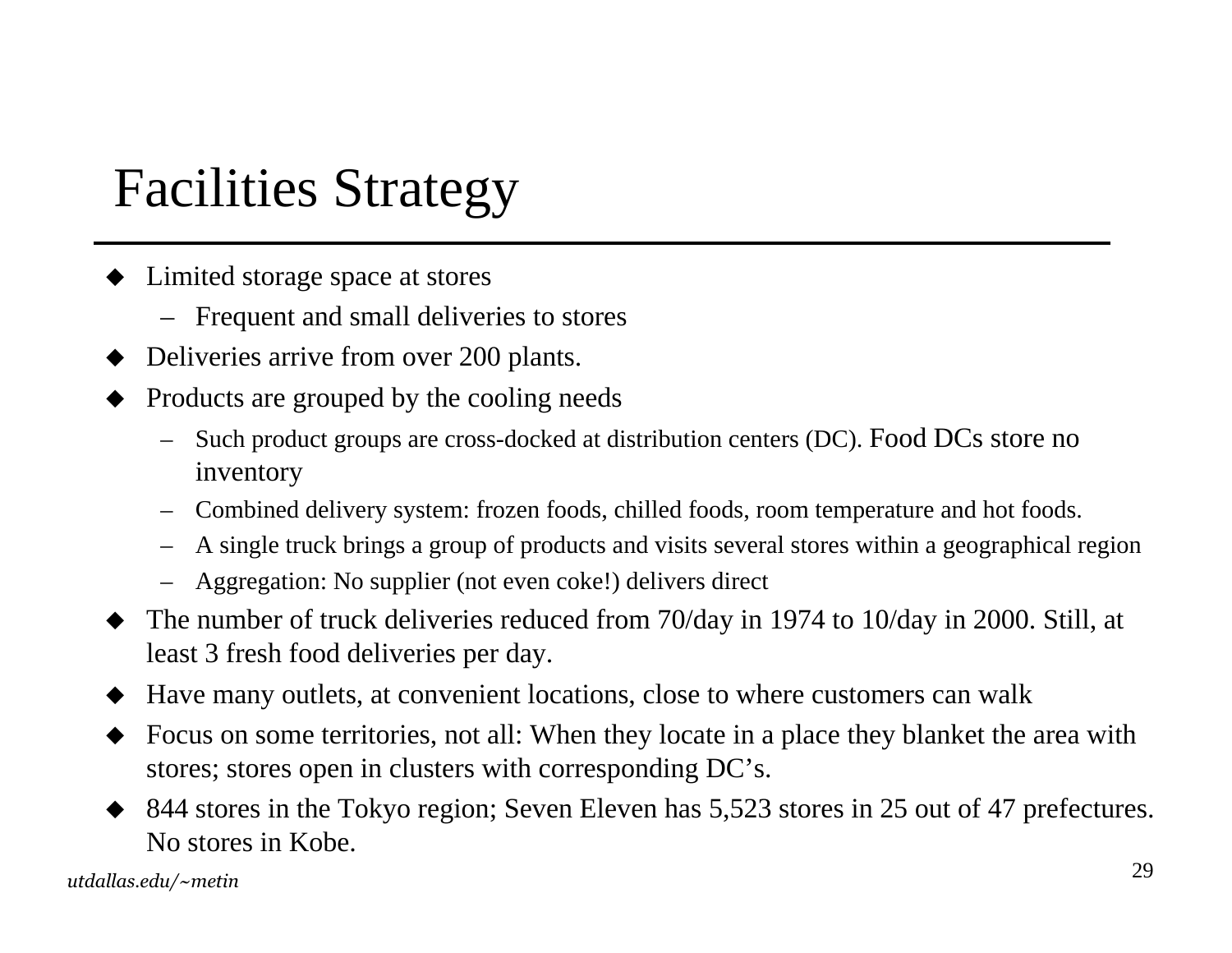### The Present and the Future

- Is food preparation a good idea at 7-eleven locations?
	- e.g. Compare microwave heating vs. salad preparation.
- ♦ Why SEJ does not allow direct delivery from suppliers to retailers?
- ♦ Point out which of the following strategies can also be used in US
	- Information strategy
	- –Facilities strategy
- ♦ Discuss the differences between the Japanese and US consumers with regard to
	- –Frequency and amount of grocery purchase
	- Use of credit cards vs. cash for purchase
- ♦ 7-eleven growing rapidly in the US so it aims to be <sup>a</sup> web depot in both the US and Japan. Does this make sense from <sup>a</sup> supply chain perspective?
	- Cost vs. Responsiveness
	- Business strategy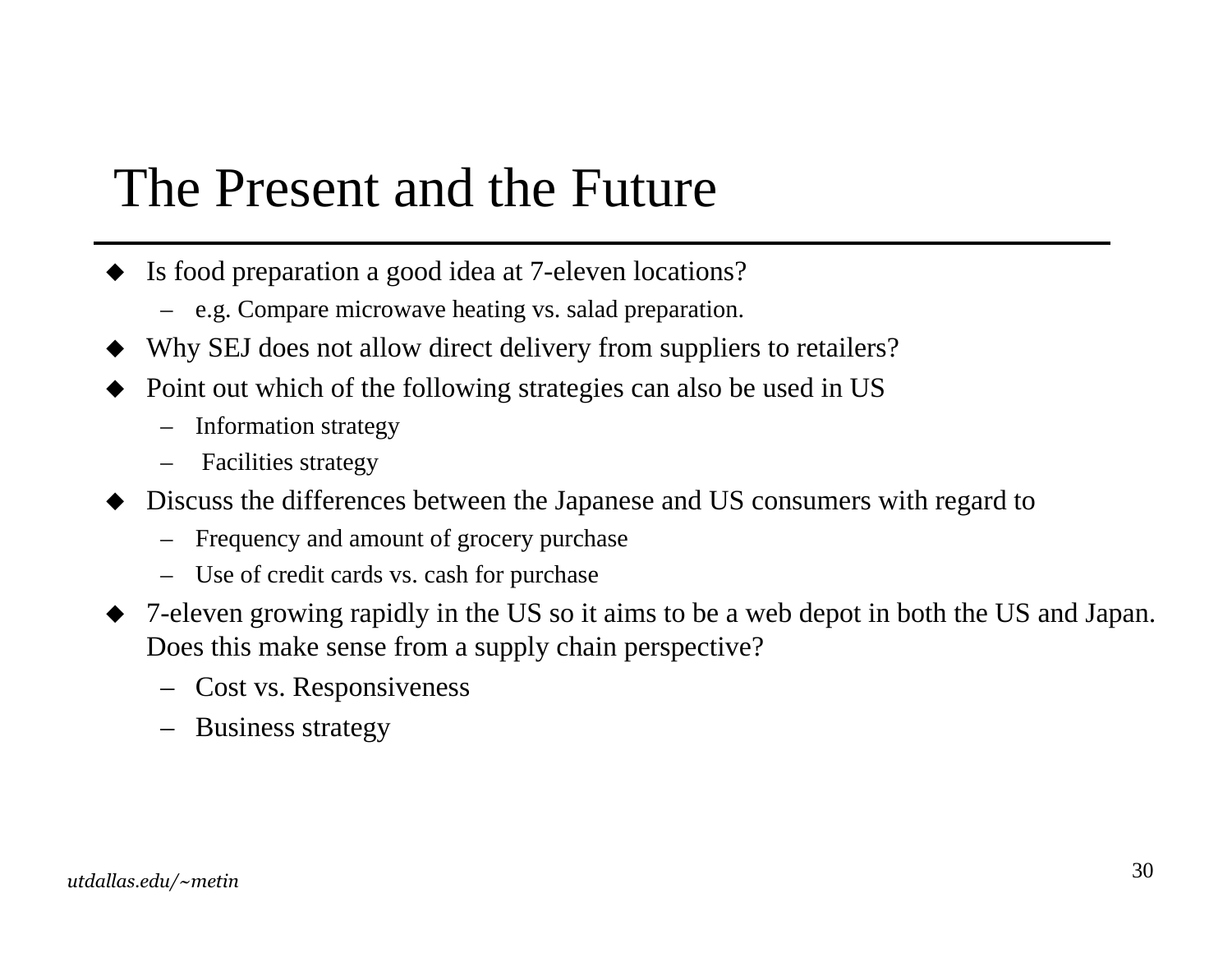# **SCM Strategy**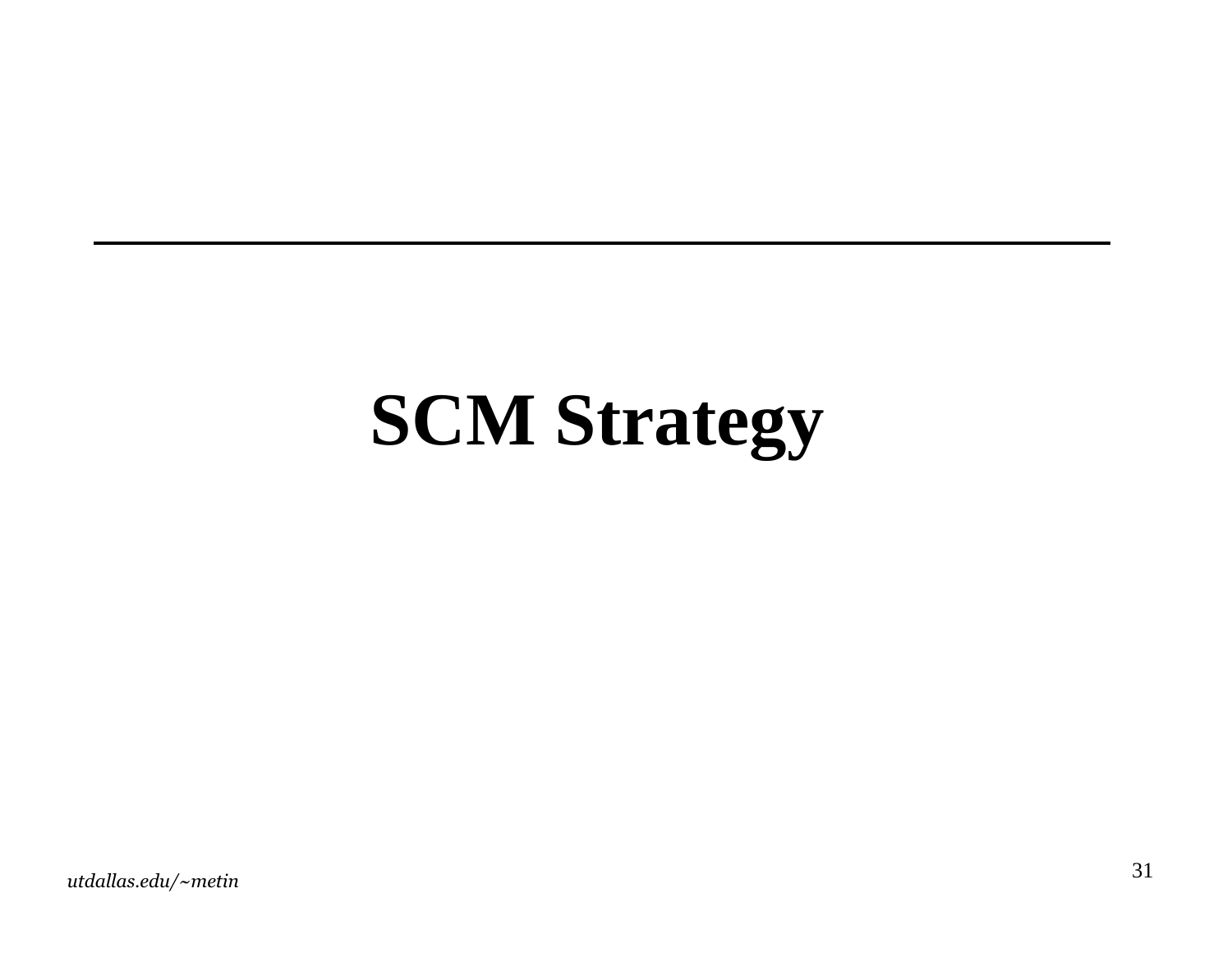### Mission-Strategy-Tactics-Decisions

#### $\blacklozenge$  Mission

- The reason for existence of an organization
- $\bullet$  Mission Statement
	- A clear statement of purpose
- $\blacklozenge$  Strategy
	- A plan for achieving organizational goals
- $\blacklozenge$  Tactics
	- The actions taken to accomplish strategies
- $\triangle$  Operational decisions
	- Day to day decisions to support tactics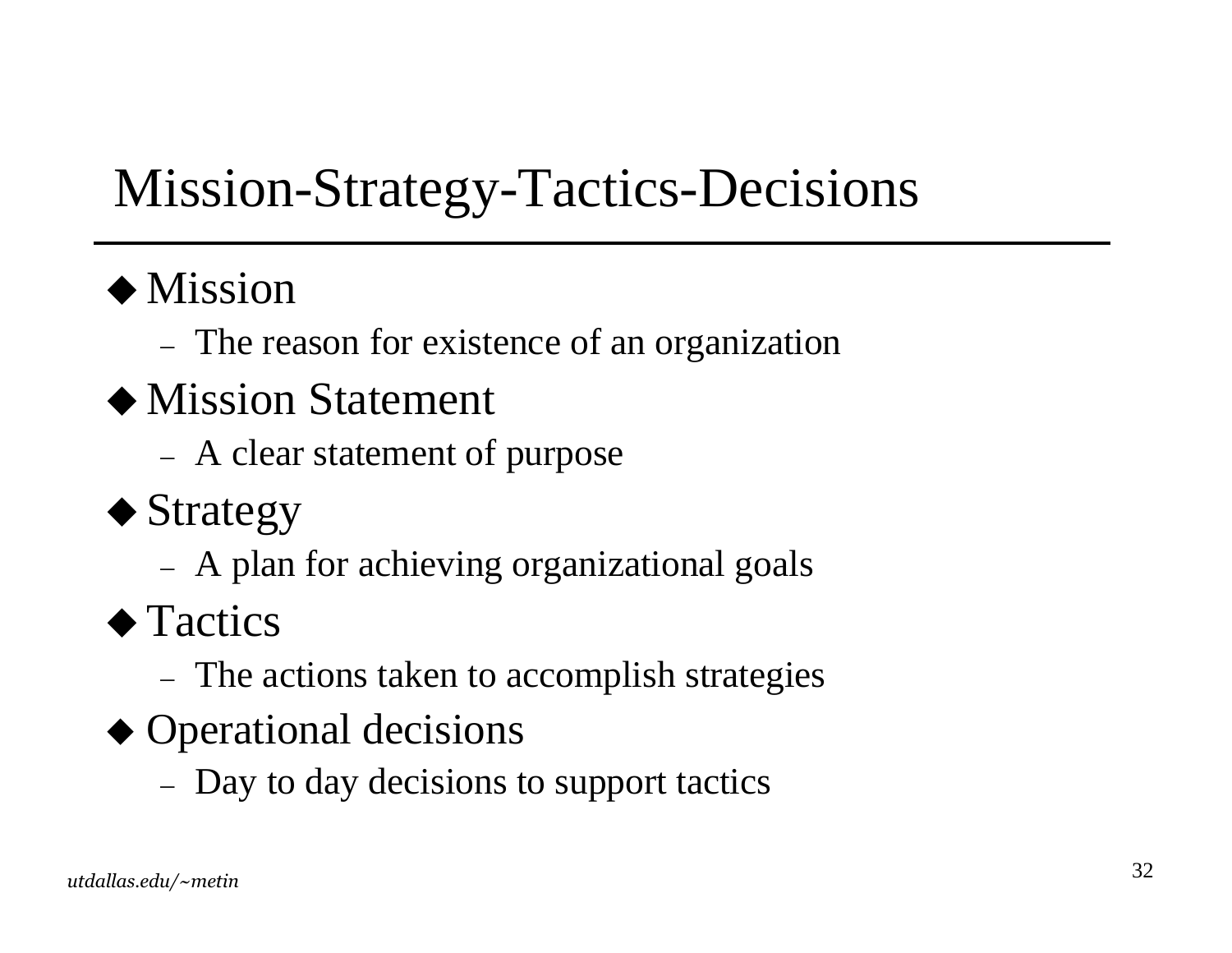### Life Strategy for Ted

*Ted is an undergrad. He would like to have <sup>a</sup> career in business, have <sup>a</sup> good job, and earn enough income to live comfortably*

| Mission:                  | Live a good life                     |  |
|---------------------------|--------------------------------------|--|
| $\blacklozenge$ Goal:     | Successful career, good income       |  |
| $\blacklozenge$ Strategy: | Obtain a master's degree             |  |
| ◆ Tactics:                | Select a college and a concentration |  |
| ◆ Operations:             | Register, buy books, take            |  |
|                           | courses, study, graduate, get job    |  |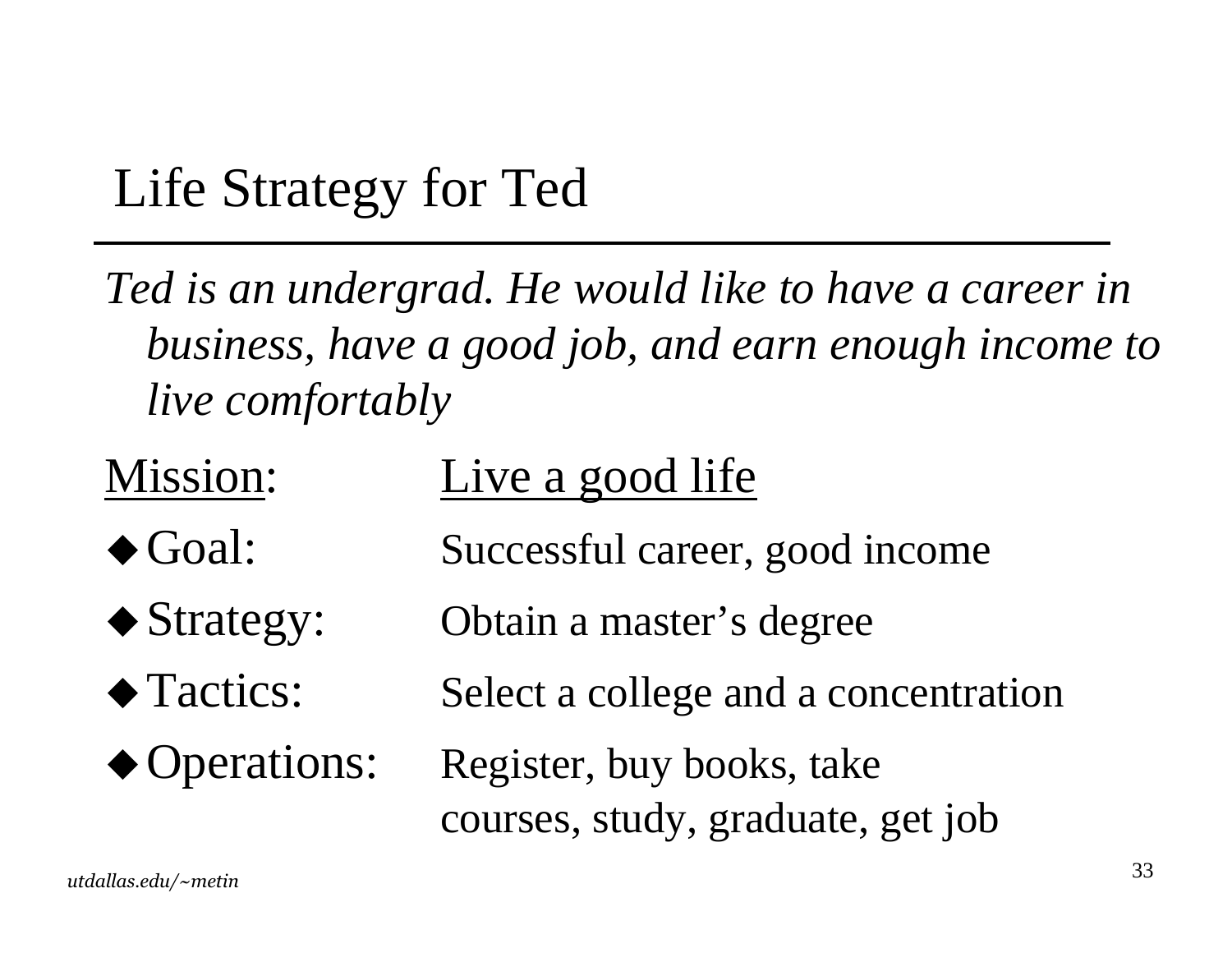



*Finance, Accounting, Information Technology, Human Resources*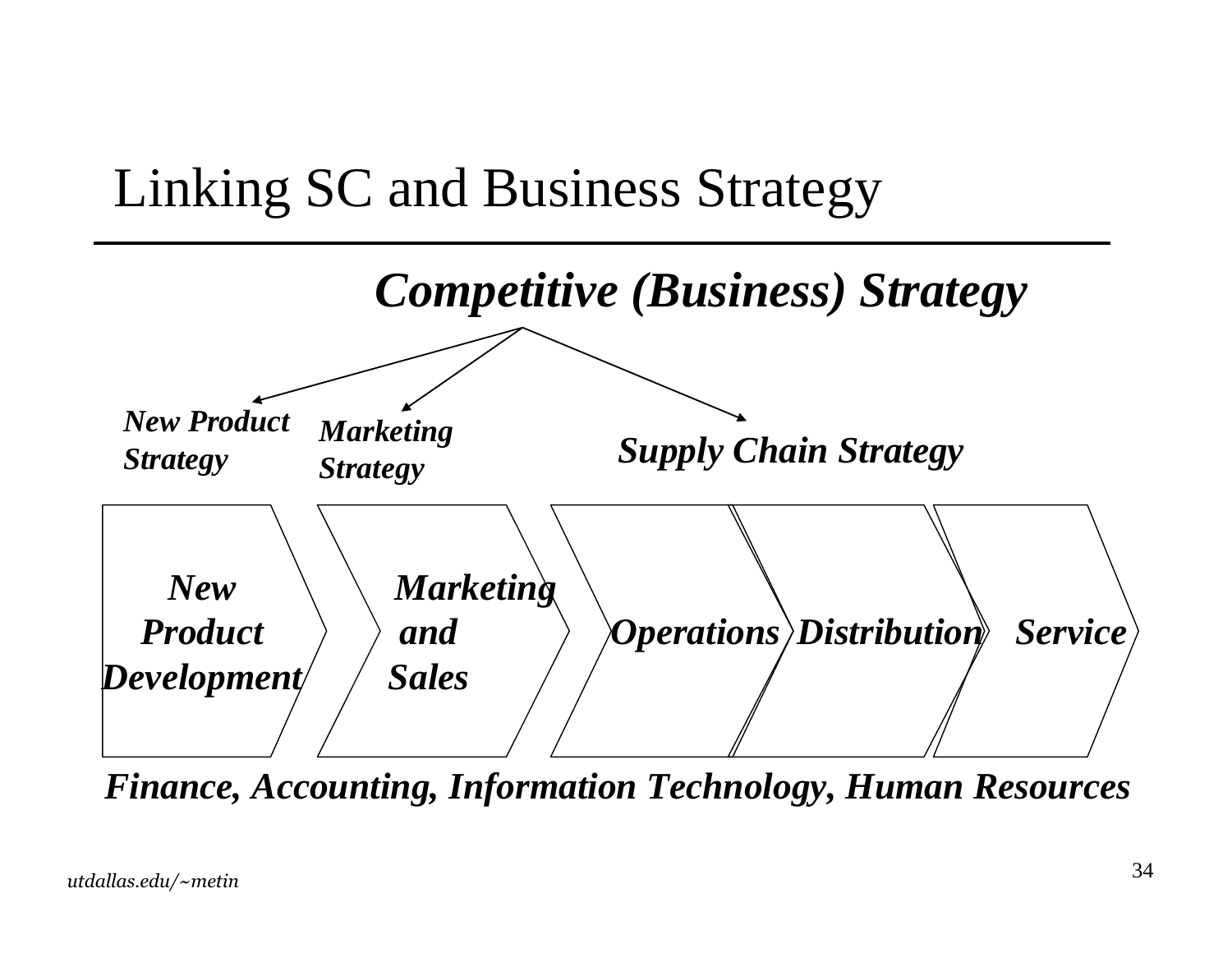### Strategies

- Product development strategy relates to Set of products/services and technologies for future operations
	- e.g. Be the technology leader
	- e.g. Offer many products
- Marketing and sales strategy relates to positioning, pricing and promotion of products/services
	- e.g. Never offer more than 40% discount
	- $-$  e.g EDLP = every day low price
	- e.g. Demand smoothing via coupons
- Supply chain managemen<sup>t</sup> strategy relates to procurement, transportation, storage and delivery
	- e.g. Never use more than 1 supplier for every input
	- e.g. Never expedite orders just because they are late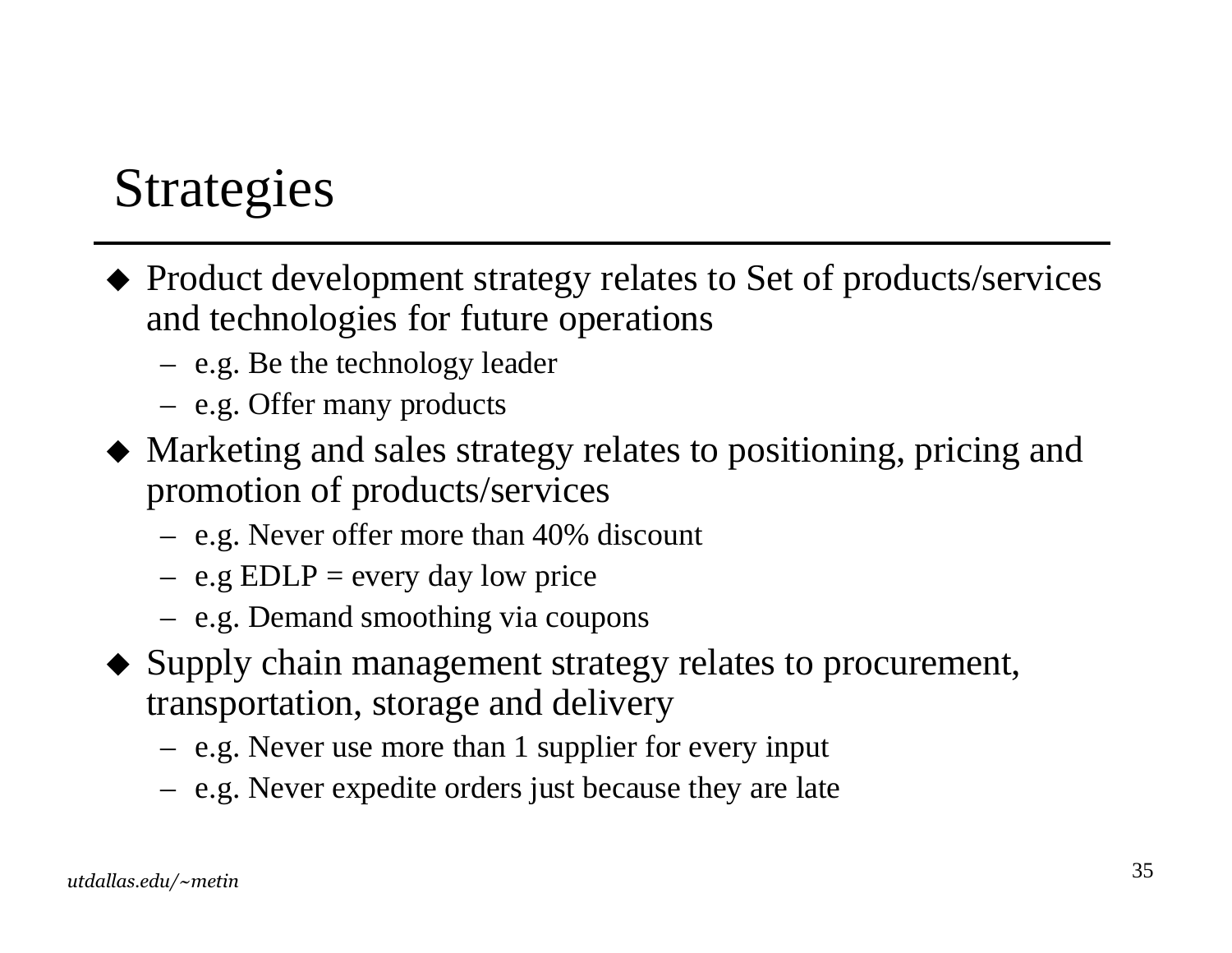Achieving Strategic Fit: Consistent SCM and Competitive strategies

• Fit SC to the customer

Understanding the Customer

- Range of demand
- Production lot size
- Response time
- Service level
- Product variety
- Price sensitivity
- Innovation

*Implied (Demand) Uncertainty for SC Implied troublefor SC*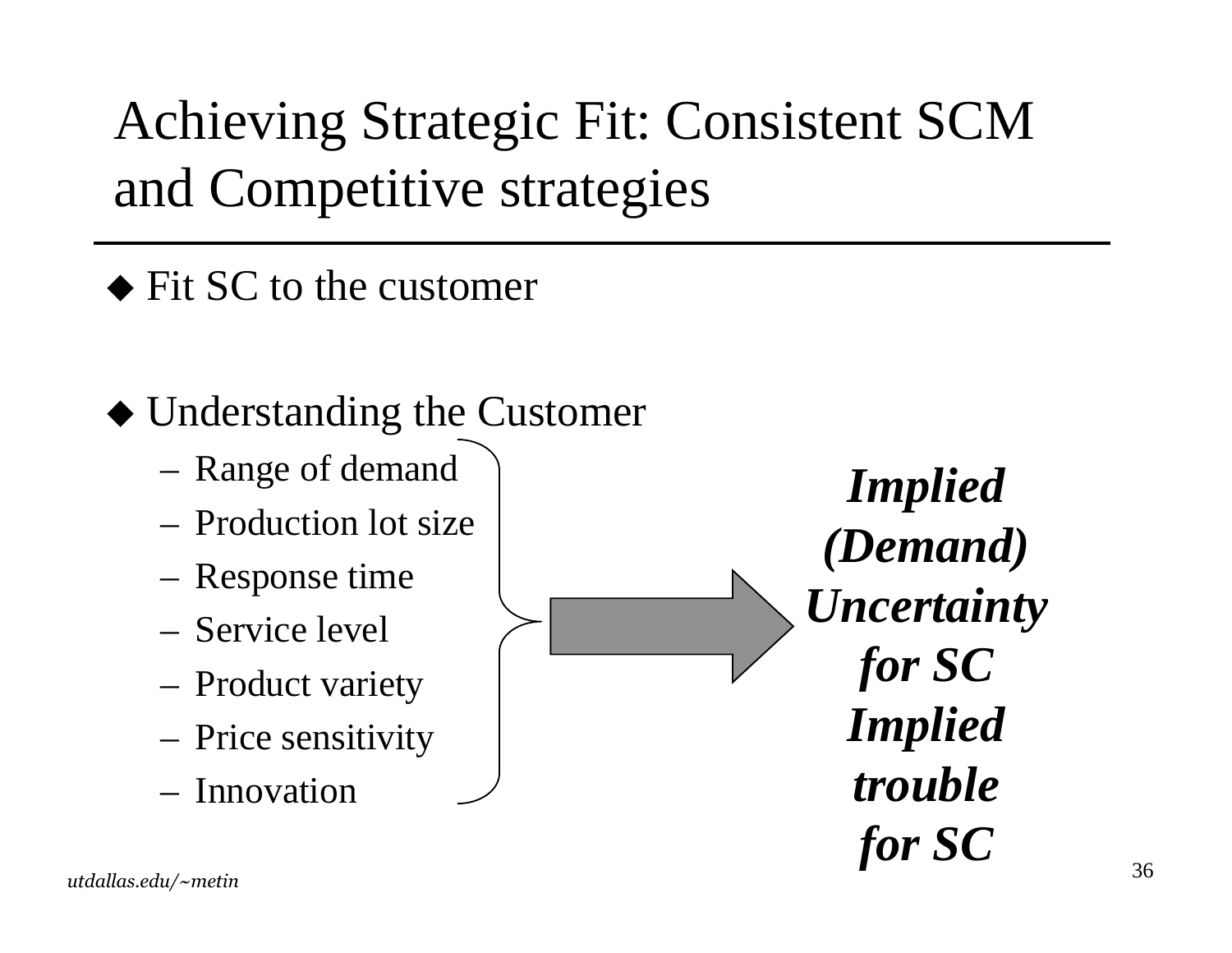### Contributors to Implied Demand Uncertainty

| Detergent    |                                   | <b>High Fashion</b>        |
|--------------|-----------------------------------|----------------------------|
| Commodities  |                                   | <b>Customized products</b> |
|              | Long lead time steel              | <b>Emergency steel</b>     |
| <b>Price</b> | <b>Customer Need</b>              | <b>Responsiveness</b>      |
| Low          | <b>Implied Demand Uncertainty</b> | <b>High</b>                |

Small production lot sizes, short lead times, product variety, distribution channel variety, high rate of innovation and high customer service levels all increase the Implied Demand Uncertainty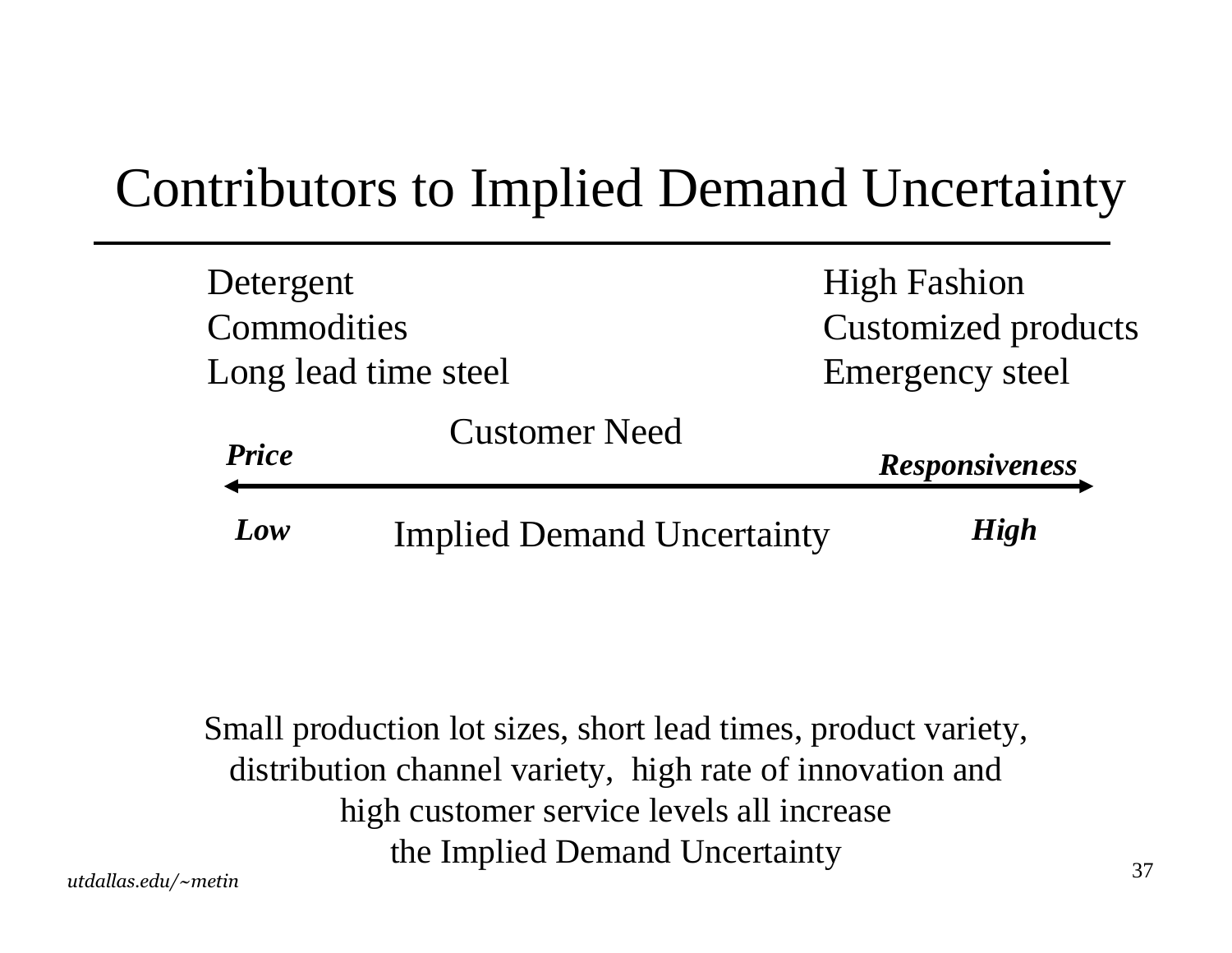## Understanding the Supply Chain: **Cost-Responsiveness Tradeoff**



Why decreasing slope for the efficiency frontier?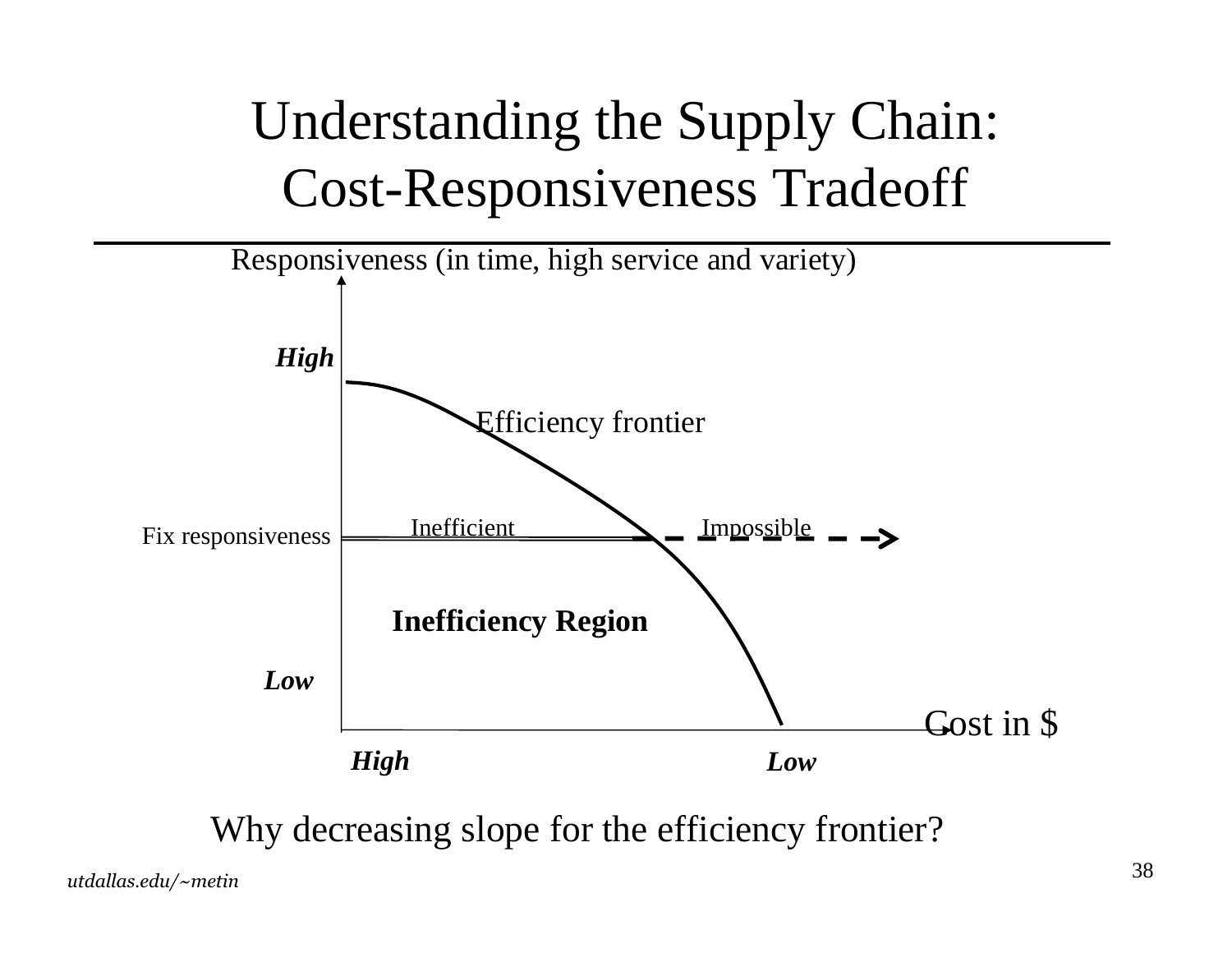### Achieving Strategic Fit

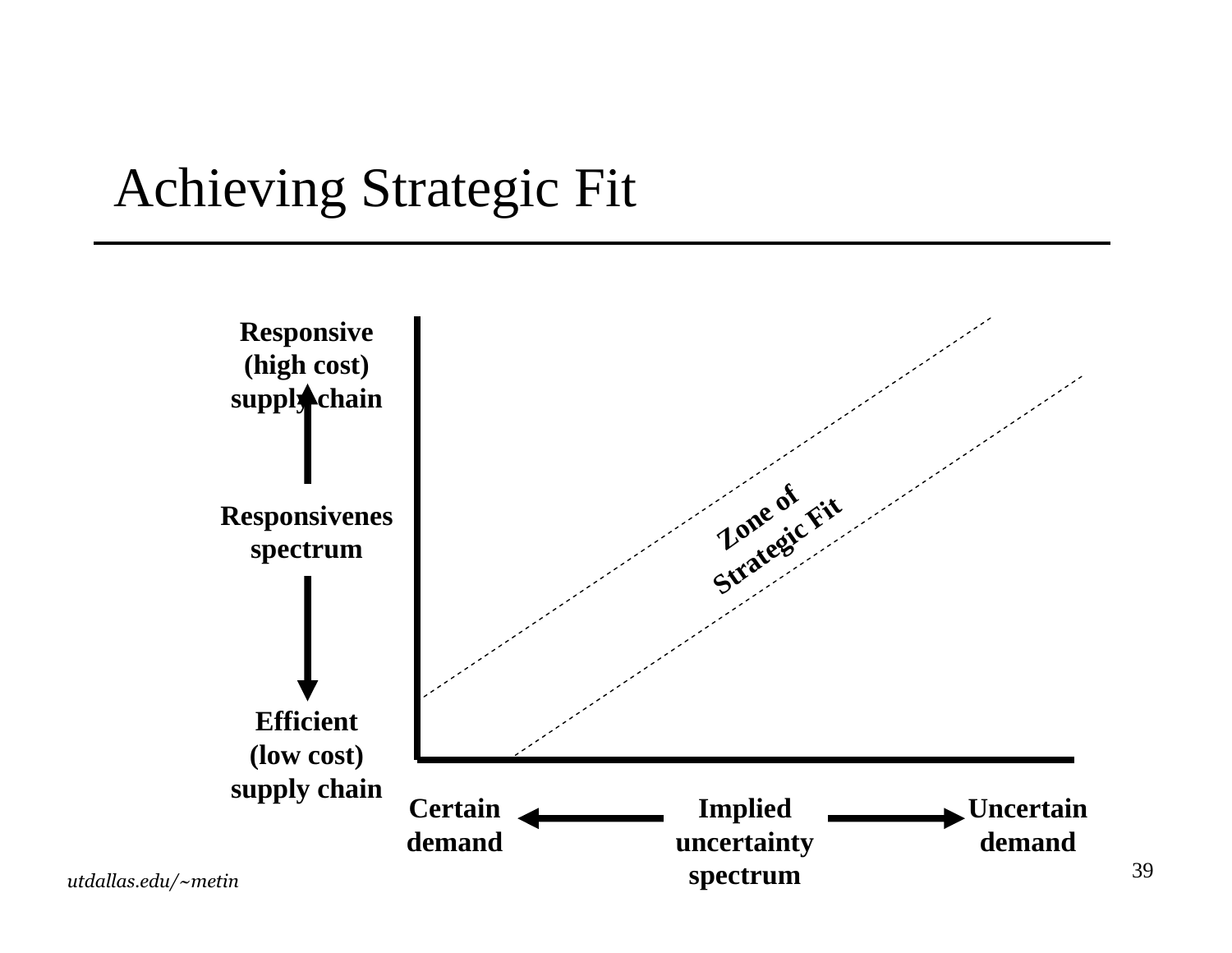### Loosing the strategic fit: Webvan

- Webvan started <sup>a</sup> merger with HomeGrocer in Sept 2000 and completed in May 2001.
- ◆ Declared bankruptcy in July 2001. Why?
	- "Webvan was so behemoth that could deliver anything to anyone anywhere that it lost sight of <sup>a</sup> more mundane task: pleasing grocery customers day after day".
	- Short to midterm cash mismanagement. Venture capital of \$1.2 B run out.
	- – Merger costs: duplicated work force, integration of technology, realignment of facilities.
- Peapod has the same business model but more focused in terms of service and locations. It actually survives with its paren<sup>t</sup> company Royal Ahold's (Dutch Retailer) cash.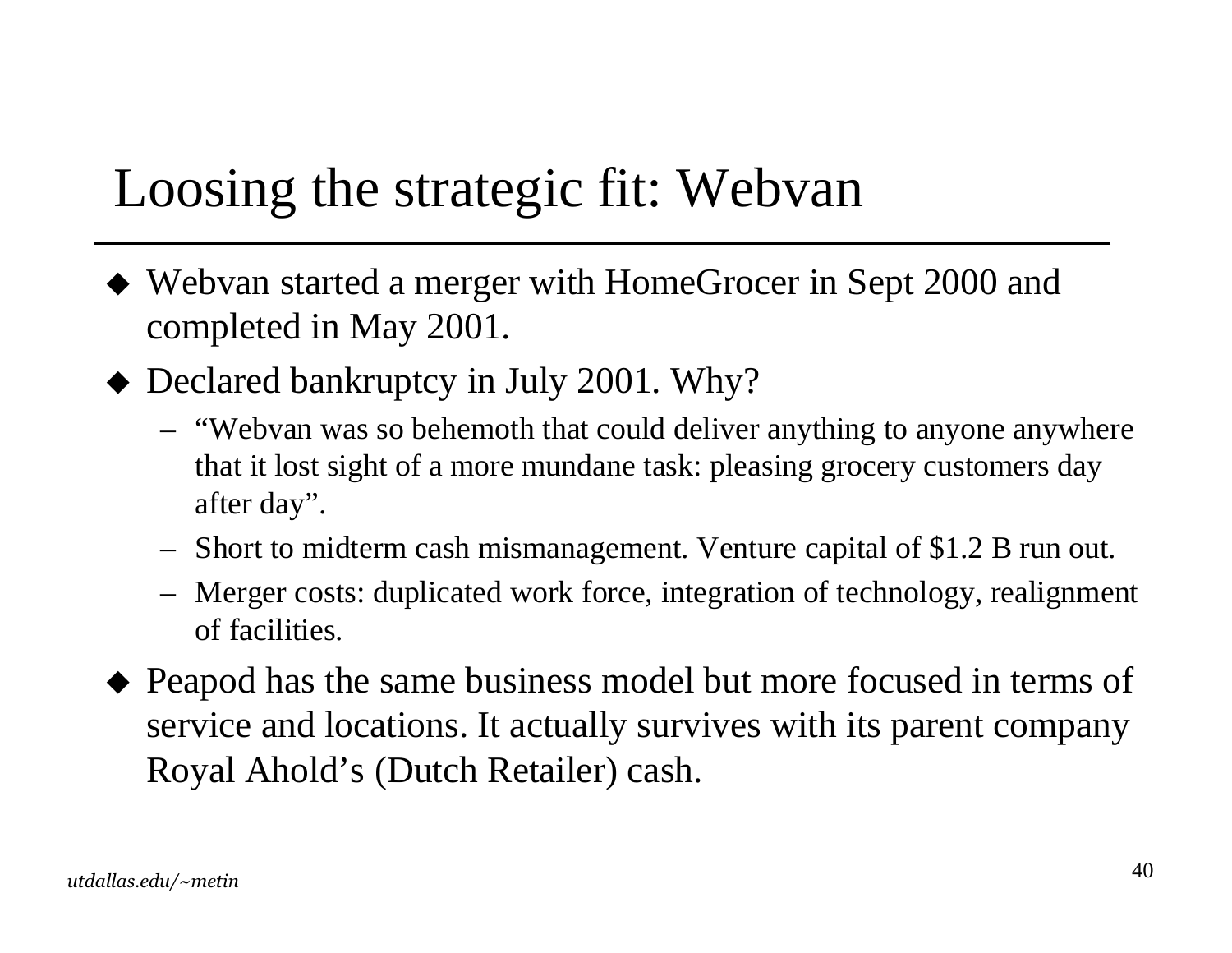### Big retailers' Strategy

- Wal-Mart: Efficiency
- Target: More quality and service
- Carrefour: International, ambiance
- K-Mart: Confused.
	- Squeezed between Target and Wal-Mart
	- Reliance on coupon sales
	- Do coupons stabilize or destabilize <sup>a</sup> Supply chain?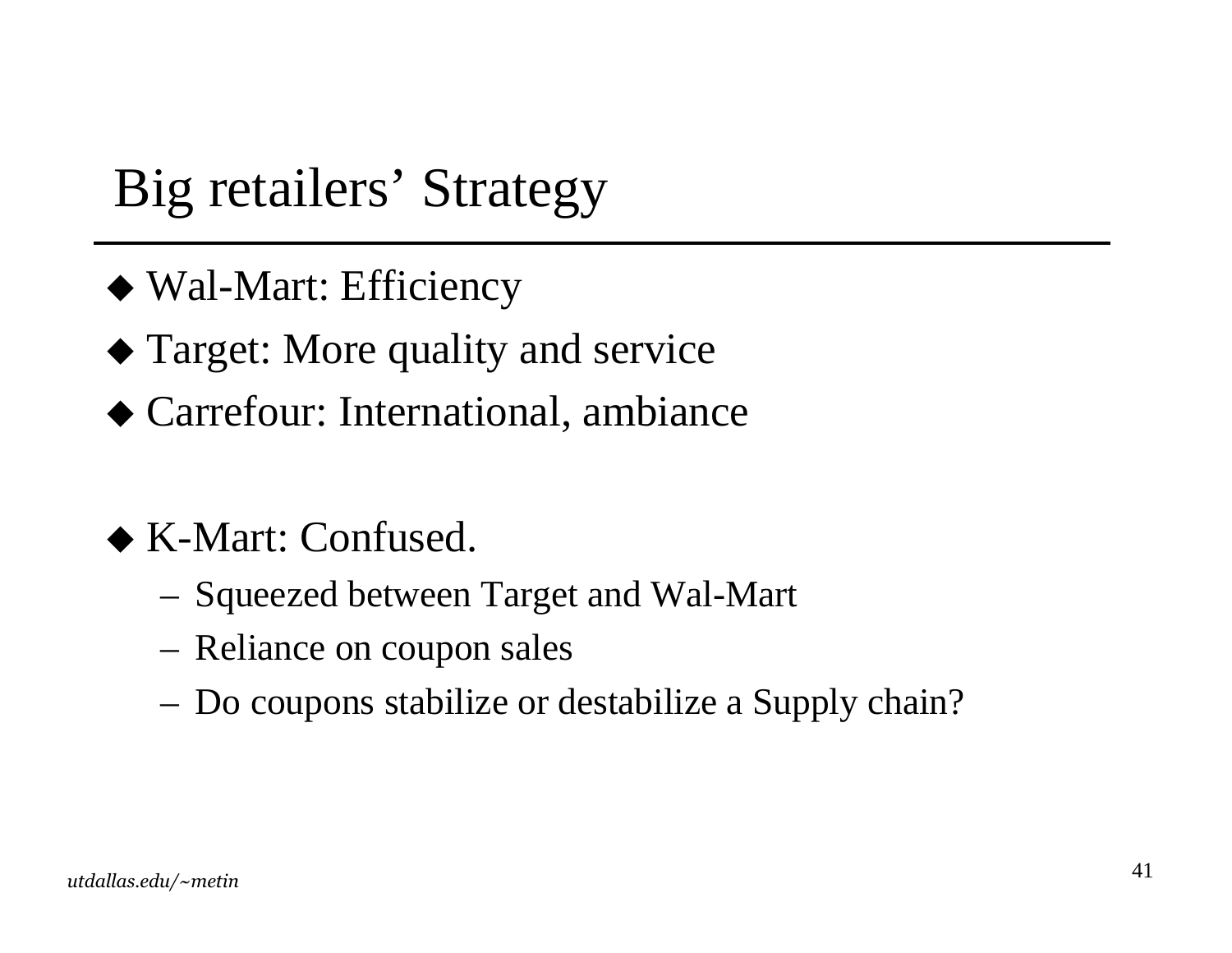### Other Factors

- Multiple products. Multiple customers for <sup>a</sup> given product
	- Separate supply chains or Tailored supply chains
		- » e.g. Compaq
	- Product and/or customer classes
		- » e.g. UTD library loans books for 6 months (2 weeks) to faculty (students)
- Product life cycle (shortening)
	- SCM strategy moves toward efficient chain and low implied uncertainty as products age
		- » e.g. Air travel is becoming more efficient
	- Macroeconomic factors for visibility
		- » Forecasting Home Depot sales from S&P 500 price index.
- Competitors: more, faster and global
	- » E.g. Southwest airlines lead the drive for efficiency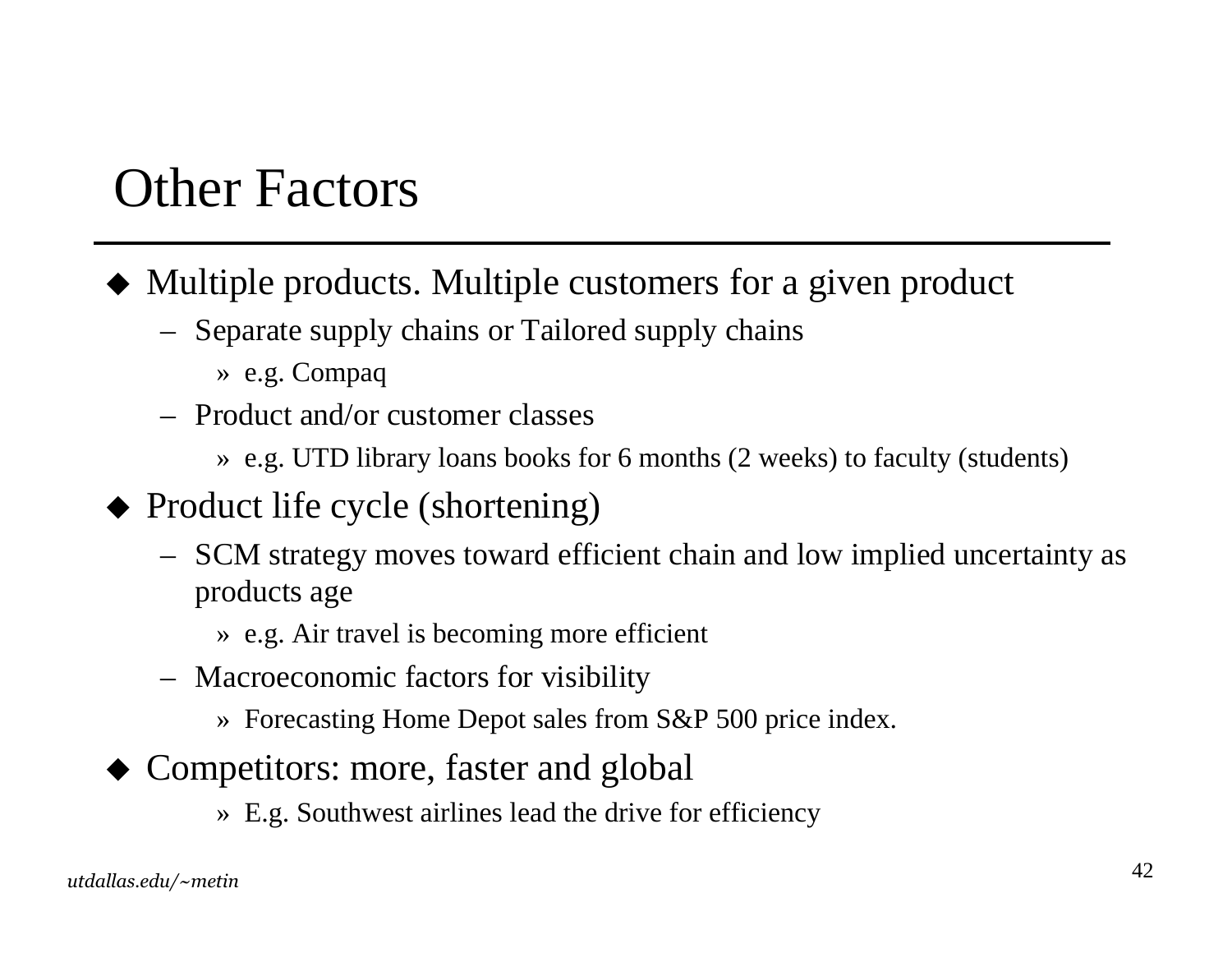### Integration

- Integration is the central theme in SCM
- Building synergies by integrating business functions, departments and companies

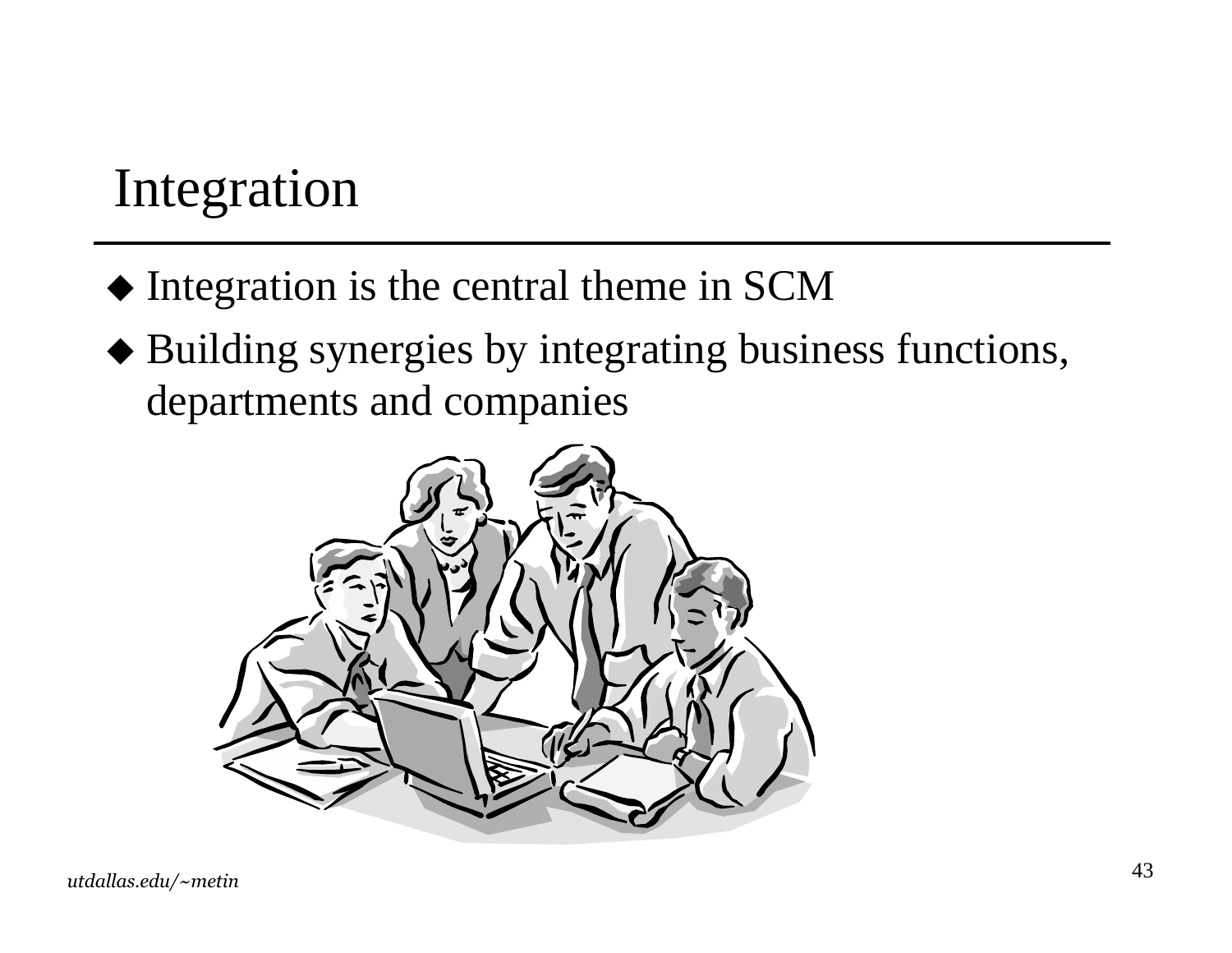### Strategic Scope

|                                        | <b>Suppliers</b> | <b>Manufacturer Distributor</b> | <b>Retailer</b> | <b>Customer</b> |
|----------------------------------------|------------------|---------------------------------|-----------------|-----------------|
| Competitive<br><b>Strategy</b>         |                  |                                 |                 |                 |
| <b>Product Dev.</b><br><b>Strategy</b> |                  |                                 |                 |                 |
| <b>Supply Chain</b><br><b>Strategy</b> |                  |                                 |                 |                 |
| <b>Marketing</b><br><b>Strategy</b>    |                  |                                 |                 |                 |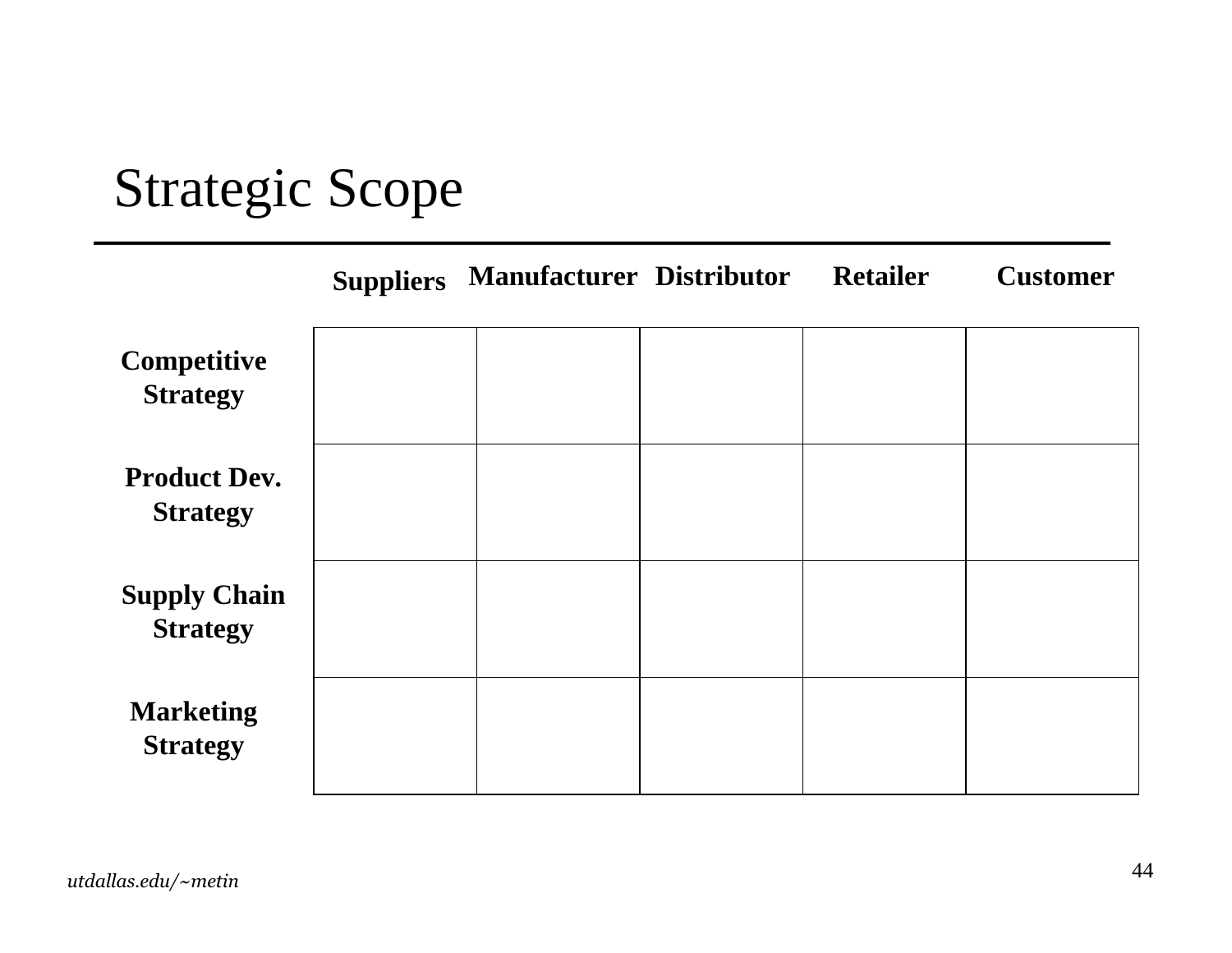### **Supply Chain Drivers and Obstacles**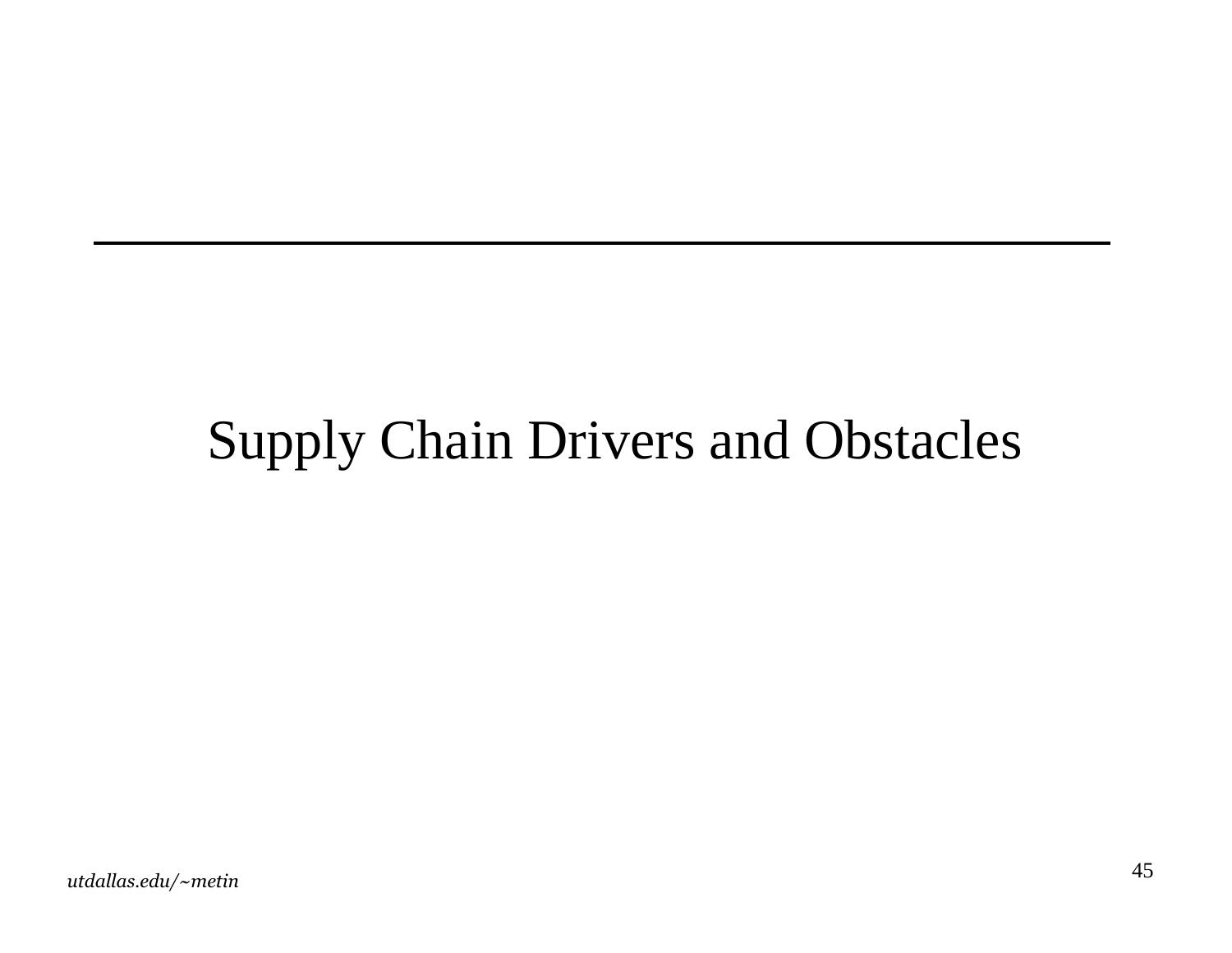### Drivers of Supply Chain Performance

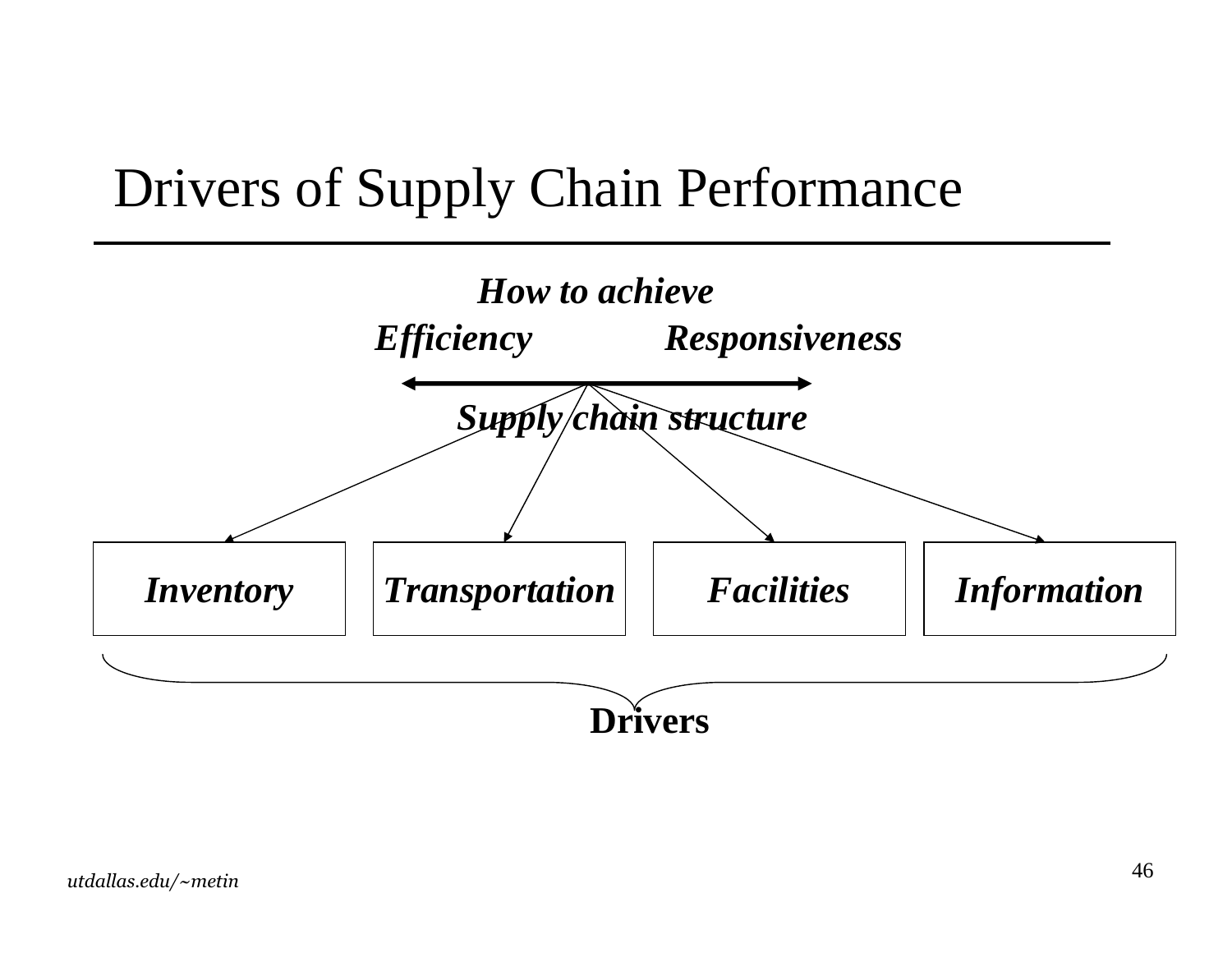### 1. Inventory

- Convenience: Cycle inventory
	- No customer buys eggs one by one
- Unstable demand: Seasonal inventory
	- Bathing suits
- Randomness: Safety inventory
	- Compaq's loss in 95
- ◆ Pipeline inventory
	- Work in process or transit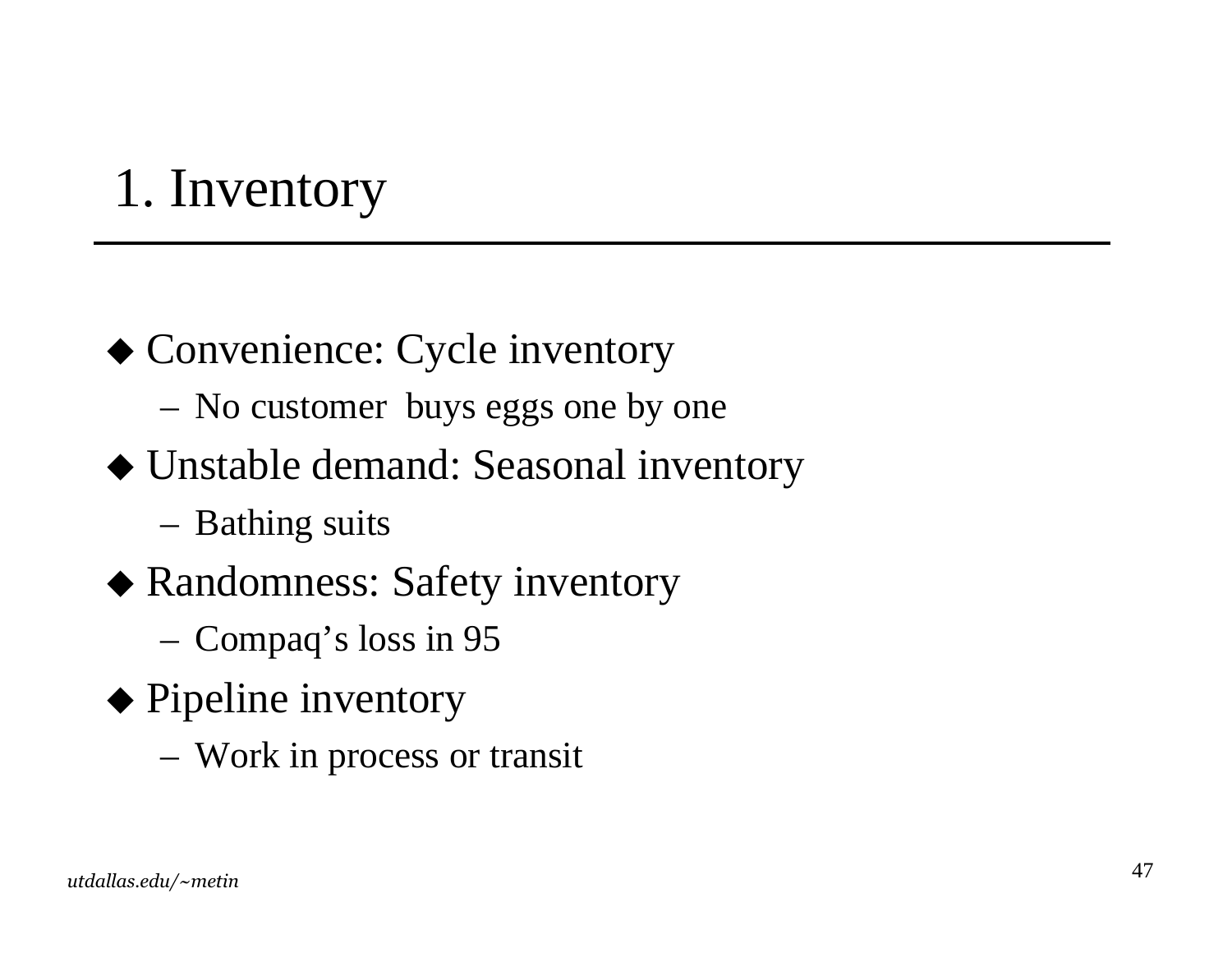### Little's law

For Long run averages <sup>=</sup> Expected values  $\boldsymbol{\mathrm{I}} = \boldsymbol{\mathrm{R}}$  .  $\boldsymbol{\mathrm{T}}$ I=Pipeline inventory; R=output per time=throughput; T=delay time=flow time



Flow time? Thruput? Inventory?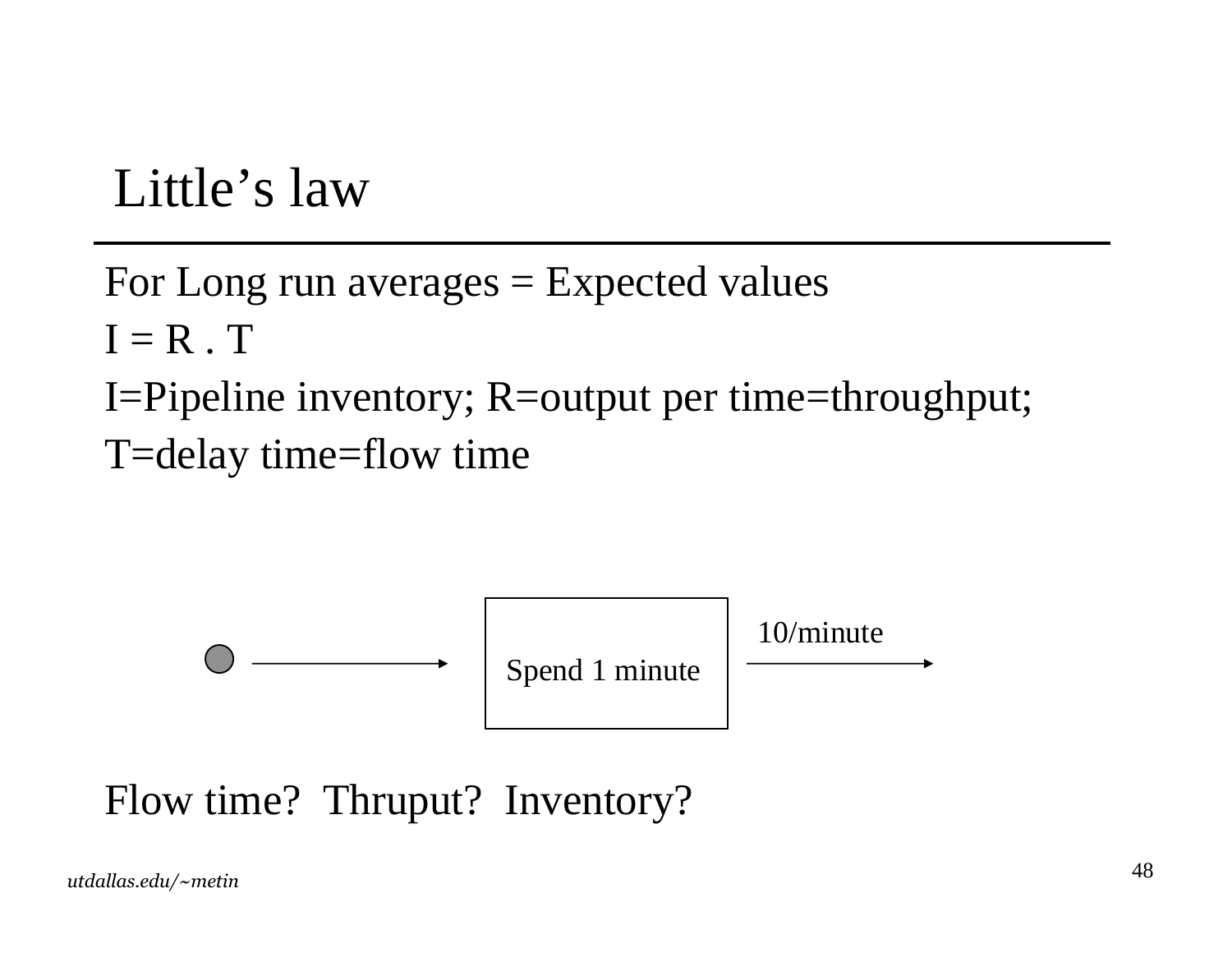### 2. Transportation

- $\blacklozenge$  Air
- $\blacklozenge$  Truck
- $\blacklozenge$  Rail
- $\blacklozenge$  Ship
- ◆ Pipeline
- ◆ Electronic



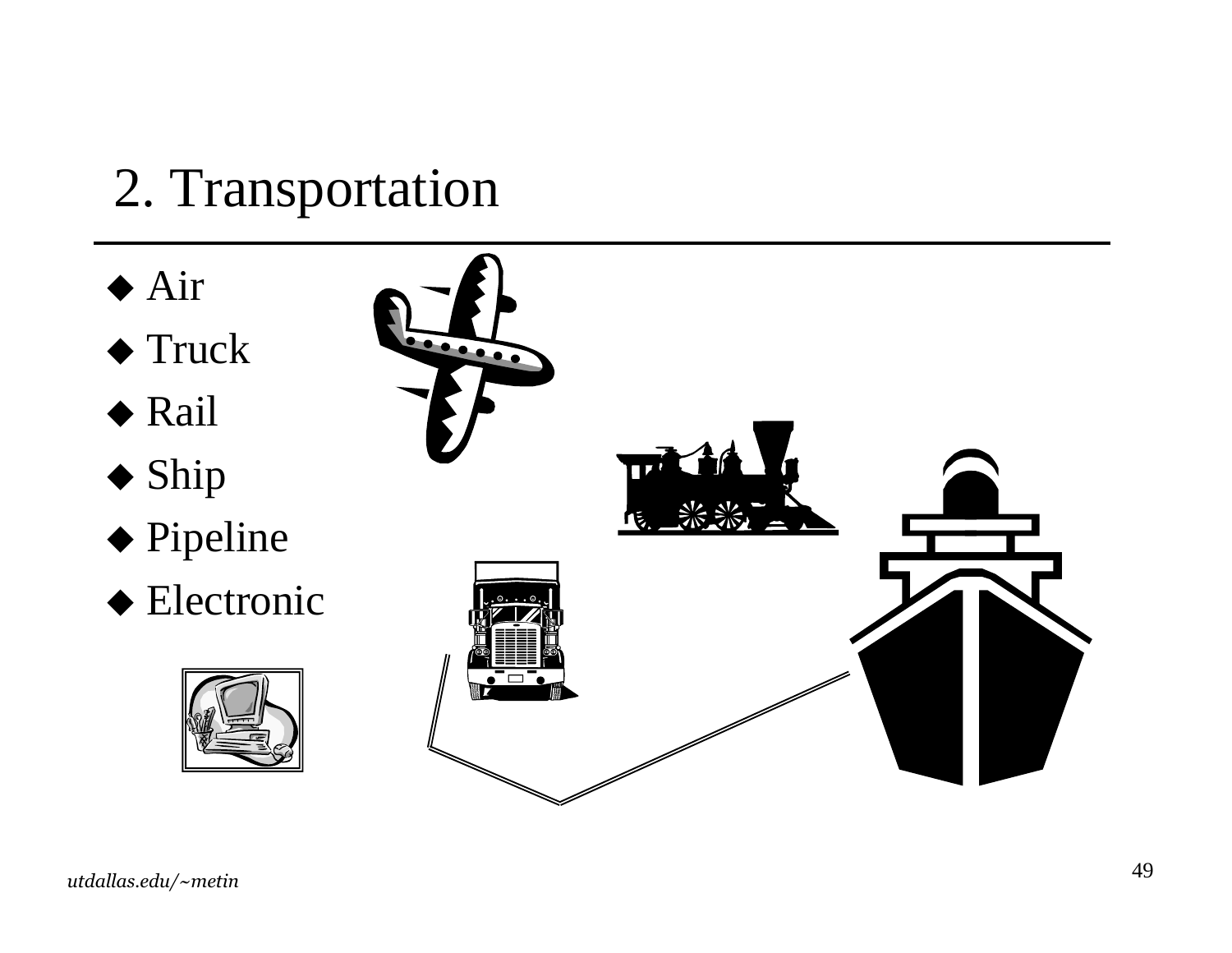### 3. Facilities

#### ◆ Production

- Flexible vs. Dedicated
- Flexibility costs
	- » Remember BMW: "a sports car disguised as <sup>a</sup> sedan"
- Inventory-like operations: Receiving, Prepackaging, Storing, Picking, Packaging, Sorting, Accumulating, Shipping
	- Job Lot Storage: Need more space. Reticle storage in fabs.
	- Crossdocking: Wal-Mart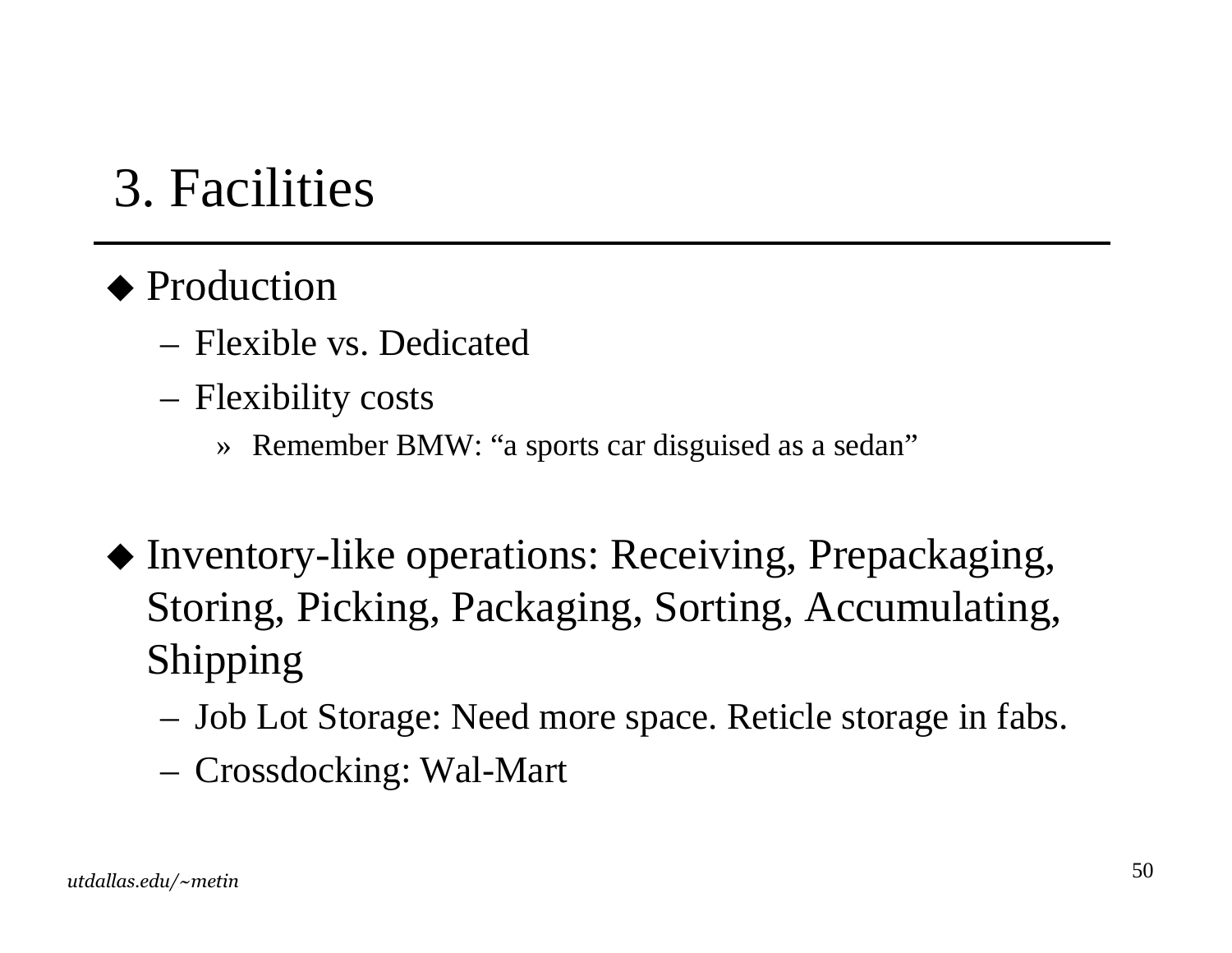### Information

- Information drives the decisions:
	- Good information means good decisions
- IT helps: MRP, ERP, SAP, EDI
- ◆ Relevant information?
- How to use information?

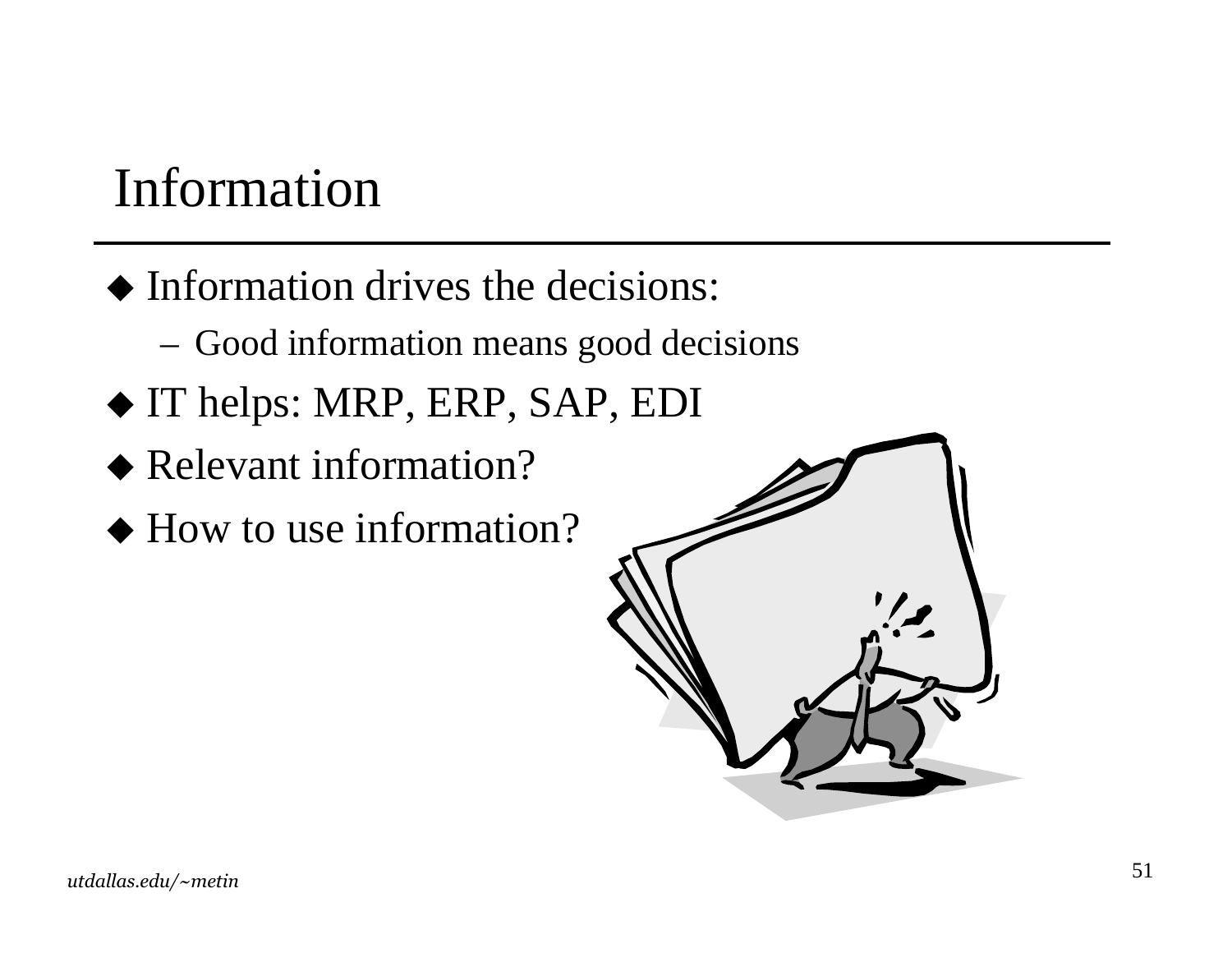### Considerations for Supply Chain Drivers

| <b>Driver</b>  | <i><b>Efficiency</b></i>        | <b>Responsiveness</b>              |
|----------------|---------------------------------|------------------------------------|
| Inventory      | Cost of holding                 | Availability                       |
| Transportation | Consolidation                   | Speed                              |
| Facilities     | Consolidation /                 | Proximity /                        |
|                | Dedicated                       | Flexibility                        |
| Information    | Low cost/slow/no<br>duplication | High cost/<br>streamlined/reliable |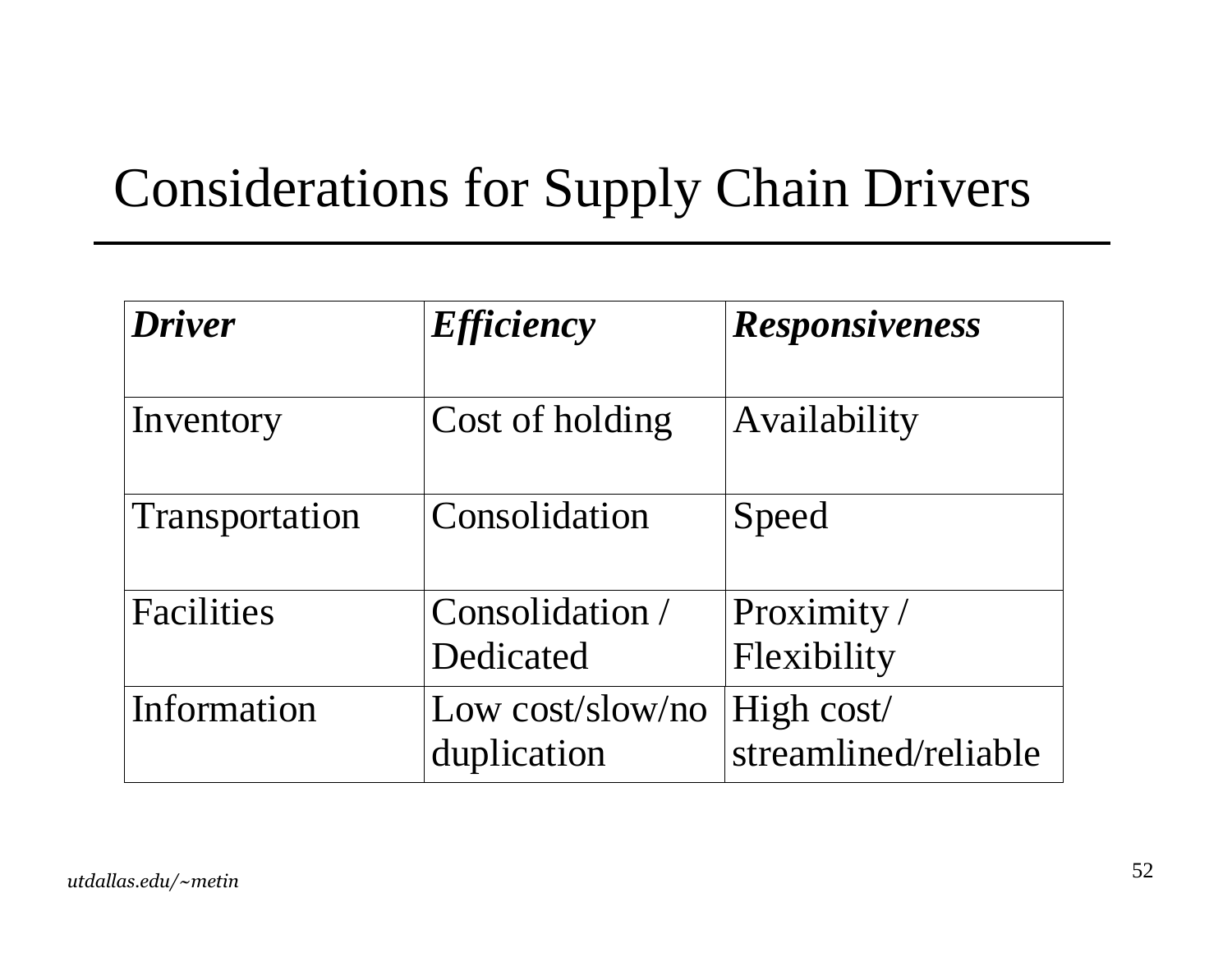### Major Obstacles to Achieving Fit

#### **SC is big**:

- Variety of products/services
- Spoiled customer
- Multiple owners (Procurement, Production, Inventory, Marketing) / multiple objectives
- Globalization



*Local optimization and lack of global fit*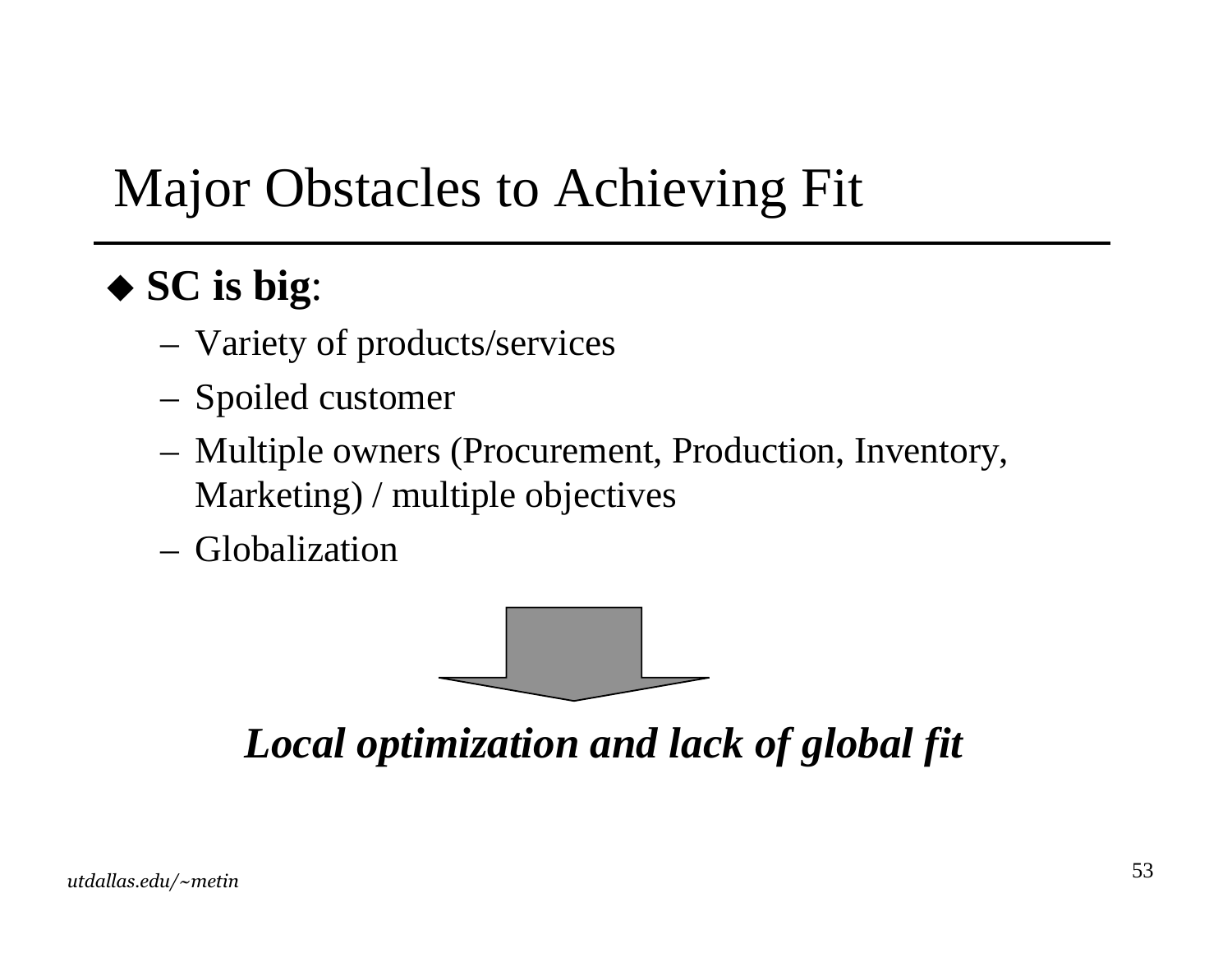## Dealing with Multiple Owners / Local **Optimization**

#### ◆ Information Coordination

- Information sharing / Shyness / Legal and ethical issues

◆ Contractual Coordination

Mechanisms to align local objectives with global ones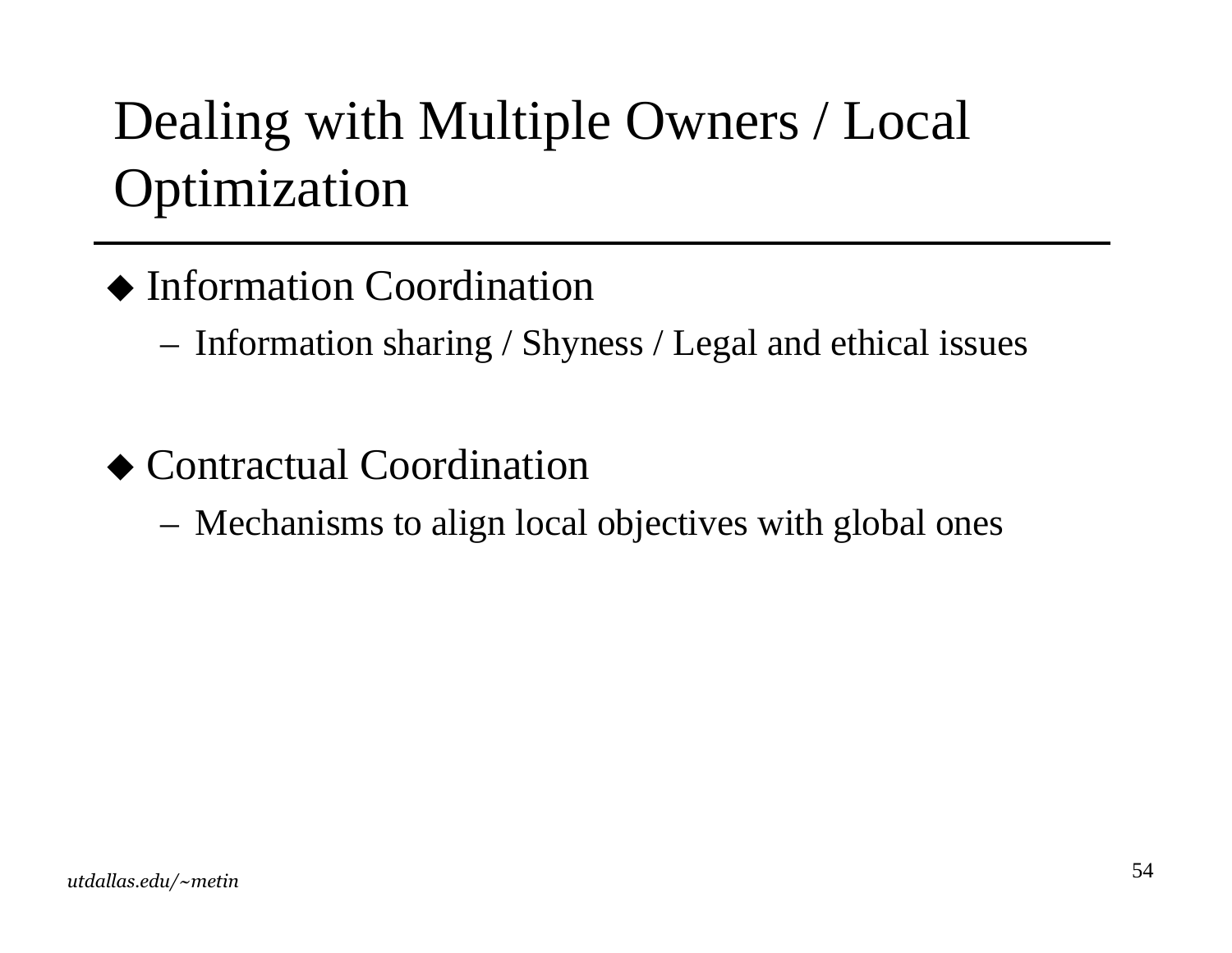### Major obstacles to achieving fit

#### ◆ Instability and Randomness:

- Increasing product variety
- Shrinking product life cycles
- Customer fragmentation: Push for customization
- Fragmentation of Supply Chain ownership: Globalization



Increasing implied uncertainty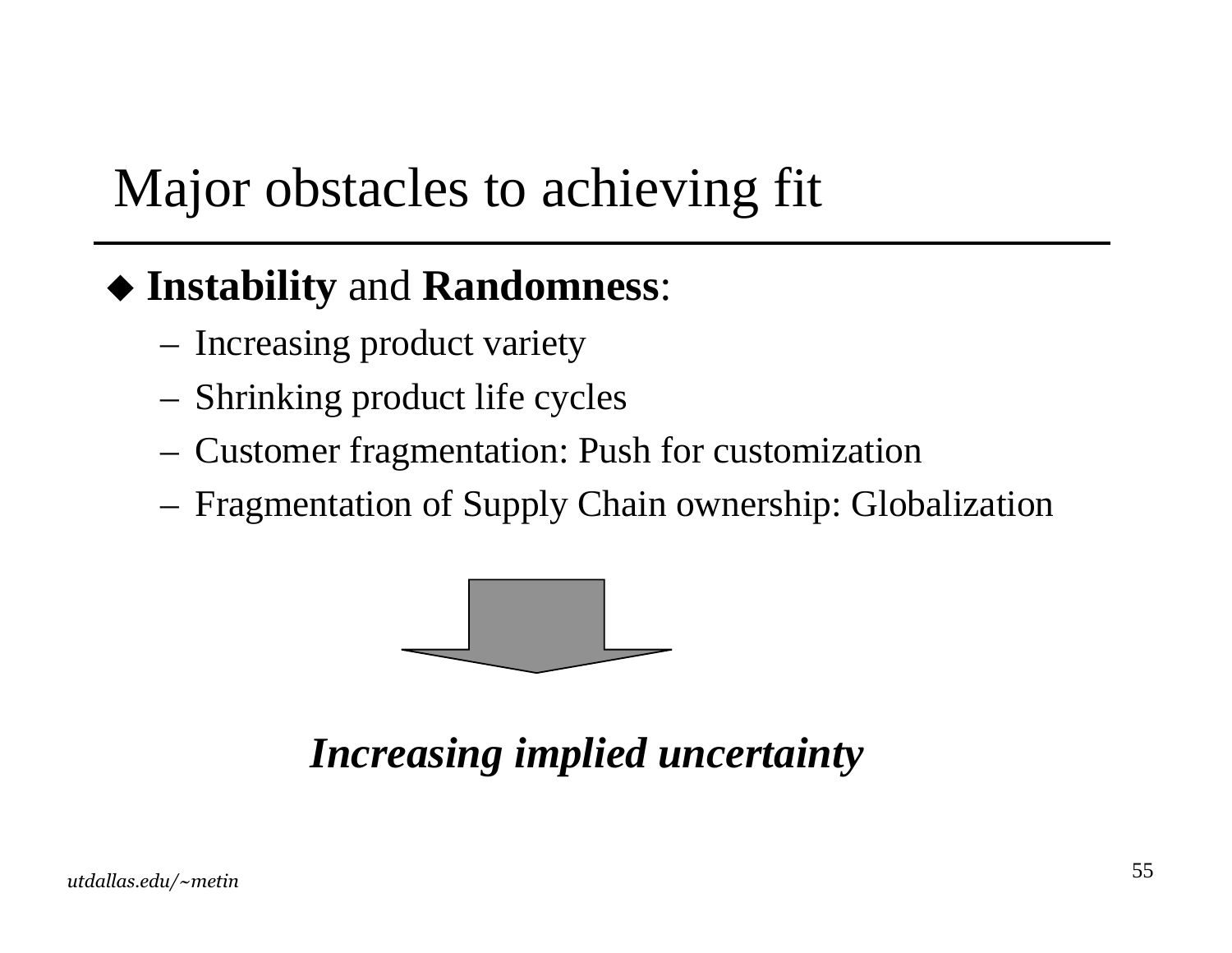### Common problems

- Lack of SCM metrics: How to measure responsiveness?
	- » How to measure efficiency, costs, etc?
- ◆ Poor IT design
	- » Unreliable, duplicate data
- Poor delivery status information
	- » Not knowing the order status
- Ignoring uncertainties
- ♦ Internal customer discrimination
	- » Giving lower priority to internal customers than external customers
- Poor integration
- ◆ Elusive inventory costs
- ◆ SC-insensitive product design